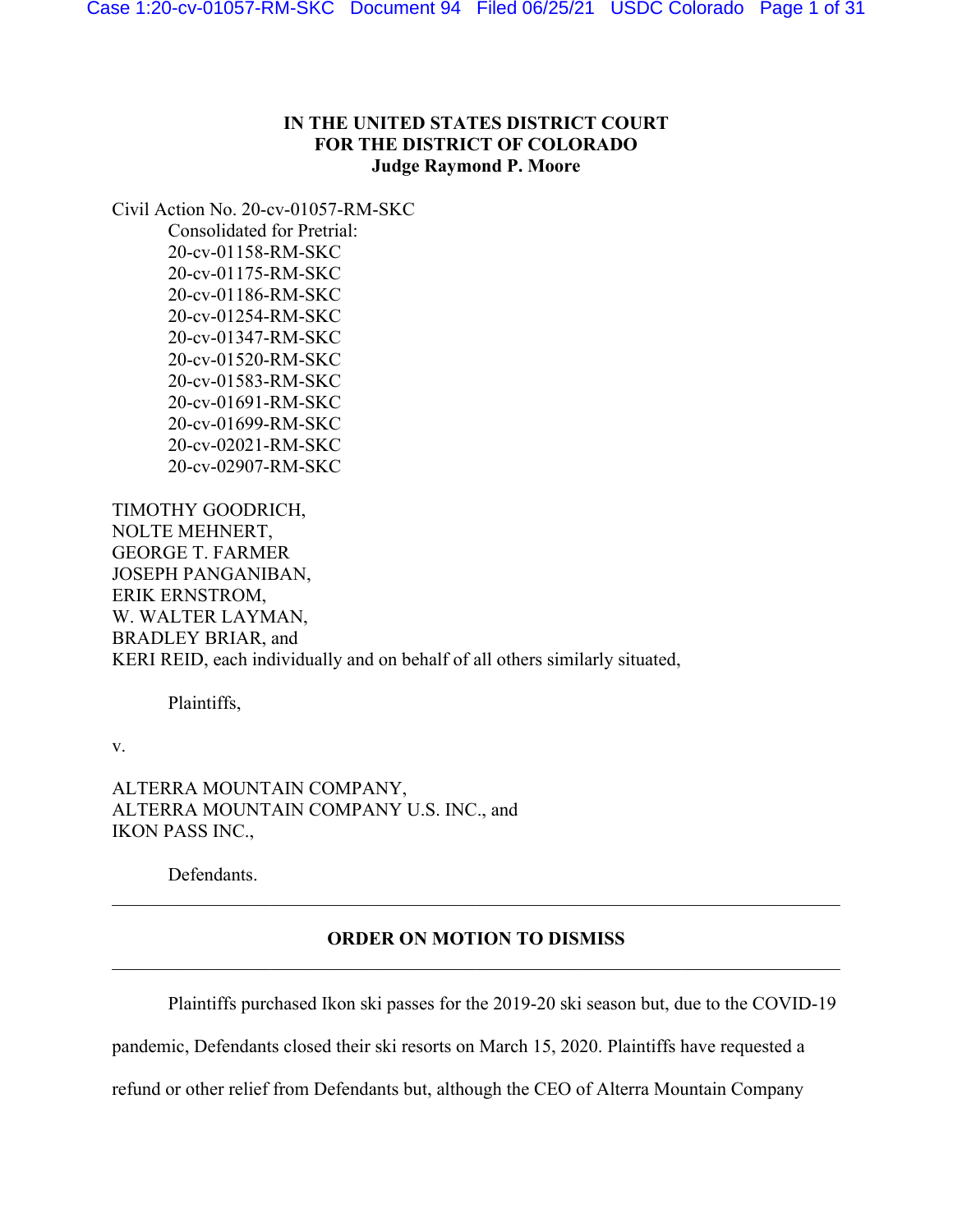acknowledged "People didn't get what they paid for," Defendants have declined to do so. This consolidated putative class action lawsuit followed, with Plaintiffs asserting ten (10) claims for relief. At issue before the Court is Defendants' Motion to Dismiss (the "Motion"). Defendants contend Plaintiffs fail to state any claim for relief and, therefore, the complaint must be dismissed. On this record, for the reasons stated below, the Motion is granted in part and denied in part.

#### **I. LEGAL STANDARD**

In evaluating a motion to dismiss under Fed. R. Civ. P. 12(b)(6), a court must accept as true all well-pleaded factual allegations in the complaint, view those allegations in the light most favorable to the non-movant, and draw all reasonable inferences in that party's favor. *Brokers' Choice of Am., Inc. v. NBC Universal, Inc.*, 757 F.3d 1125, 1136 (10th Cir. 2014); *Mink v. Knox*, 613 F.3d 995, 1000 (10th Cir. 2010). The complaint must allege a "plausible" right to relief. *Bell Atl. Corp. v. Twombly*, 550 U.S. 544, 569 n.14 (2007); *see also id.* at 555 ("Factual allegations must be enough to raise a right to relief above the speculative level."). Conclusory allegations are insufficient, *Cory v. Allstate Ins.*, 583 F.3d 1240, 1244 (10th Cir. 2009), and courts "are not bound to accept as true a legal conclusion couched as a factual allegation," *Twombly*, 550 U.S. at 555 (quotation marks omitted).

In determining whether a claim has been plausibly alleged, courts "do not require plaintiffs to establish a prima facie case. Instead, [courts] consider whether [plaintiffs] have set forth a plausible claim in light of the elements of their claim." *Frappied v. Affinity Gaming Black Hawk, LLC*, 966 F.3d 1038, 1050 (10th Cir. 2020). *See also Khalik v. United Air Lines*, 671 F.3d 1188, 1192 (10th Cir. 2012) (same).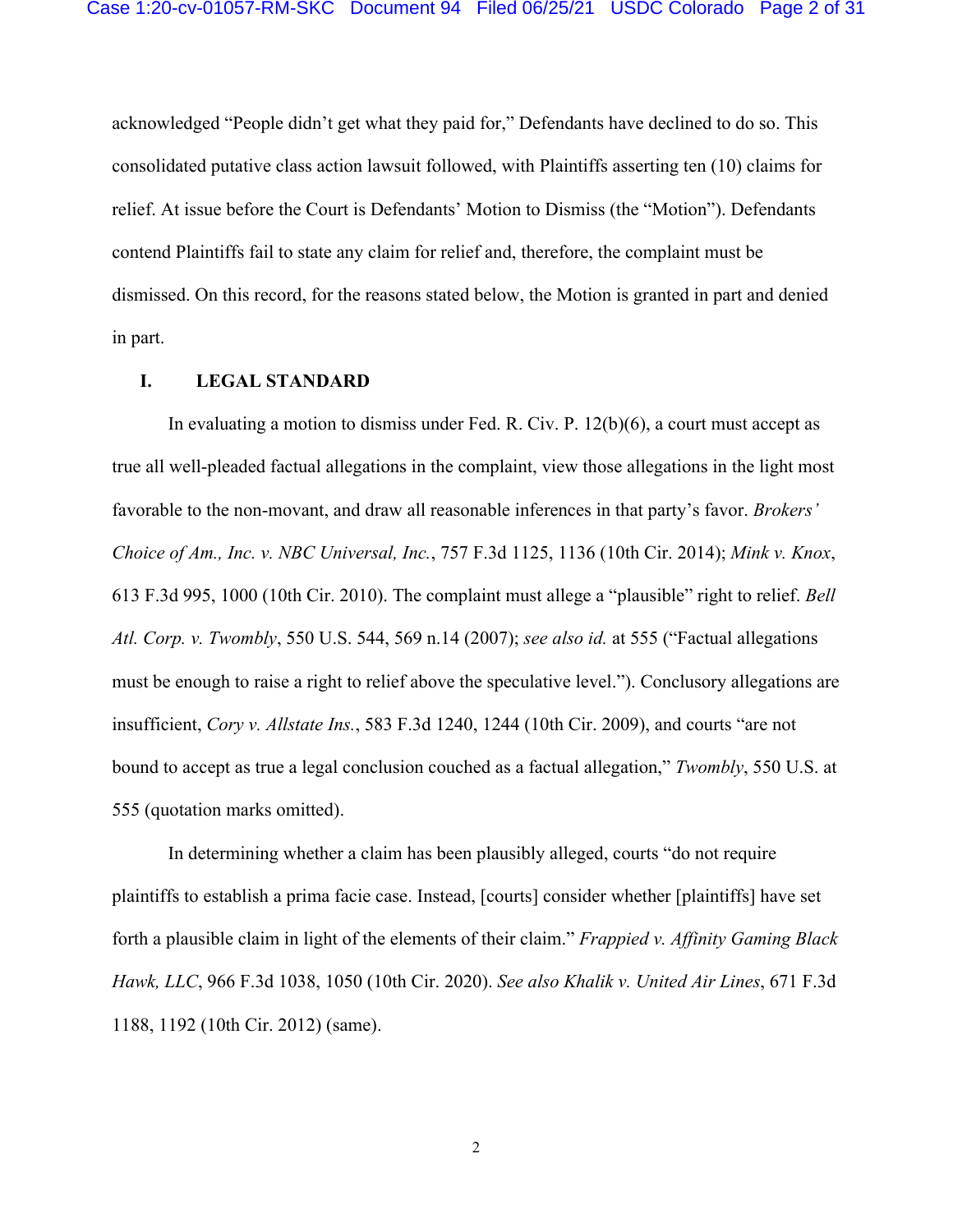"Generally, the sufficiency of a complaint must rest on its contents alone." *Gee v.* 

*Pacheco*, 627 F.3d 1178, 1186 (10th Cir. 2010). Exceptions to this restriction are "(1) documents that the complaint incorporates by reference, (2) documents referred to in the complaint if the documents are central to the plaintiff's claim and the parties do not dispute the documents' authenticity, and (3) matters of which a court may take judicial notice." *Id.* (quotation marks and citations omitted). *See also Smallen v. The W. Union Co.*, 950 F.3d 1297, 1305 (10th Cir. 2020) (same). "Mere legal conclusions and factual allegations that contradict such…properly considered document[s] are not well-pleaded facts that the court must accept as true." *GFF Corp. v. Associated Wholesale Grocers, Inc.*, 130 F.3d 1381, 1385 (10th Cir. 1997). Thus, "if there is a conflict between the allegations in the complaint and the content of the attached exhibit, the exhibit controls." *Brokers' Choice of Am., Inc.*, 861 F.3d at 1105.

#### **II. BACKGROUND**

Construing the factual allegations in a light most favorable to Plaintiffs, combined with the matters which the parties agree the Court may consider in evaluating the operative complaint, they allege the following. Defendants offered Ikon Passes which promised (1) "unlimited access" to "ski or ride as many days as you want" with (in some instances) some blackout dates, (2) at covered resorts, (3) during the 2019/20 ski season. Plaintiffs each accepted this offer when they purchased their Ikon Passes. However, in March 2020, Defendants closed their resorts due to the COVID-19 pandemic, in the midst of the 2019/20 ski season. Further, beginning about March 2020, various governmental entities issued stay-at-home orders. Plaintiffs demanded a return or refund of pass fees they paid which Defendants have retained; Defendants, however, have publicly announced they would not be refunding any pass fees. Unsurprisingly, this lawsuit followed.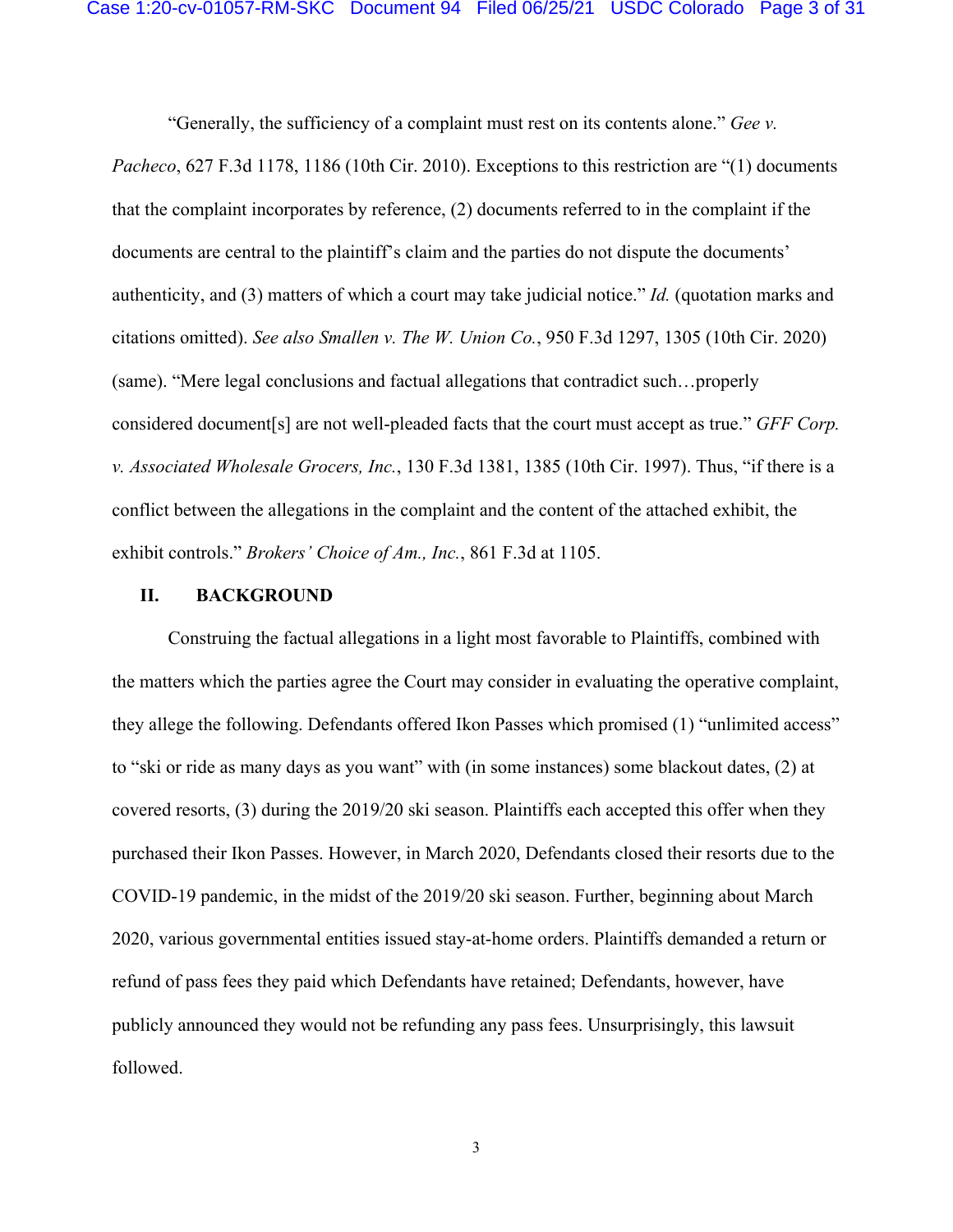Plaintiffs raise 10 claims for relief. Defendants move to dismiss all claims, raising a myriad of arguments challenging the plausibility of the allegations including that the Ikon Passes are "non-refundable" and are "season/frequency" passes. Plaintiffs' response advises they are no longer pursuing the claim for conversion (Claim  $4$ ).<sup>1</sup> For this reason, the Court will dismiss Claim 4. The Court examines Defendants' arguments as to the remaining nine claims below.

### **III. DISCUSSION**

# **A. Defendants' "Actual Promises" and the Pandemic**

Defendants' Motion has a section containing what they contend their "actual promises" were and how the pandemic precludes Plaintiffs from recovery on all claims. According to Defendants, Plaintiffs fail to plausibly allege:

- That Defendants made any specific promise or representation that could form the basis of a breach or other wrongful conduct. That Defendants promised a "complete ski season," a season of any length, or a guaranteed season. Instead, the allegations are of an undefined season, which would vary year to year, subject to Defendants' discretion, to be exercised in good faith; and
- That Defendants caused the season to end earlier than Plaintiffs had "subjectively expected." Instead, it was the pandemic and governmental orders that caused Plaintiffs' inability to ski after March 15, 2020. It was these orders which prohibited Defendants from operating indefinitely (the orders required closing of the ski areas) and prevented Plaintiffs from traveling or using the ski resorts (the orders to stay-athome).

<sup>1</sup> Response, ECF No. 80, p. 16 n.9.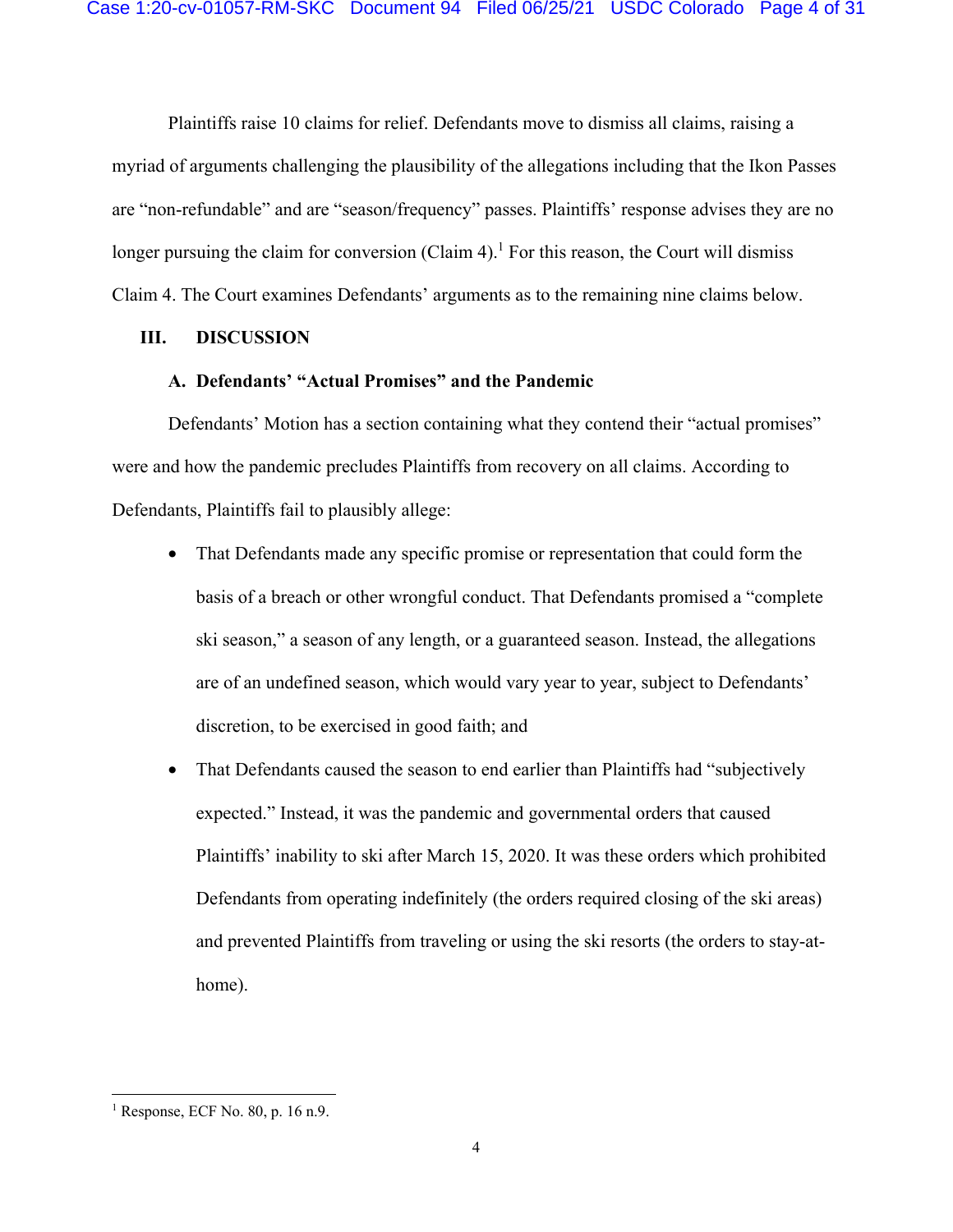The Court finds, however, that such arguments must be considered in light of the elements of each claim and how, if at all, they show such claims are not plausibly pled. And, as set forth below, the Court finds Defendants' arguments unavailing.

### **B. Breach of Contract**

In order to recover on a claim for breach of contract, a plaintiff should plausibly allege (1) the existence of a contract between the parties; (2) performance by the plaintiff or some justification for nonperformance; (3) failure to perform the contract by the defendant; and  $(4)$ resulting damages to the plaintiff (causation).2 *W. Distrib. Co. v. Diodosio*, 841 P.2d 1053, 1058 (Colo. 1992); *Spring Creek Expl. & Prod. Co., LLC v. Hess Bakken Inv., II, LLC*, 887 F.3d 1003, (10th Cir. 2018) (same). Under Colorado law, "'contract interpretation is a question of law for the court.'" *Spring Creek*, 887 F.3d at 1017 (brackets omitted) (quoting *Copper Mountain, Inc. v. Indus. Sys., Inc.*, 208 P.3d 692, 696 (Colo. 2009)). In interpreting the contract, the Court is mindful of the following:

The primary goal of contract interpretation is to determine and effectuate the intent and reasonable expectations of the parties. … To determine the intent of the parties, the court should give effect to the plain and generally accepted meaning of the contractual language. … [the Court] should be wary of viewing clauses or phrases in isolation, … instead reading them in the context of the entire contract, seeking to harmonize and to give effect to all provisions so that none will be rendered meaningless.

*Spring Creek*, 887 F.3d at 1018 (quotation marks omitted). On a motion to dismiss, allegations in a complaint "do not overcome contradictory statements in the text of a contract" under consideration. *Id.* (quotation marks and citation omitted).

The Court's review of the Motion shows Defendants challenge the plausibility of the promises – the terms – of the contract (and, concomitantly, whether they performed) and the

<sup>2</sup> The parties cite to Colorado law; therefore, the Court assumes Colorado law applies on this issue. *Spring Creek Expl. & Prod. Co., LLC v. Hess Bakken Inv., II, LLC*, 887 F.3d 1003, 1017 (10th Cir. 2018).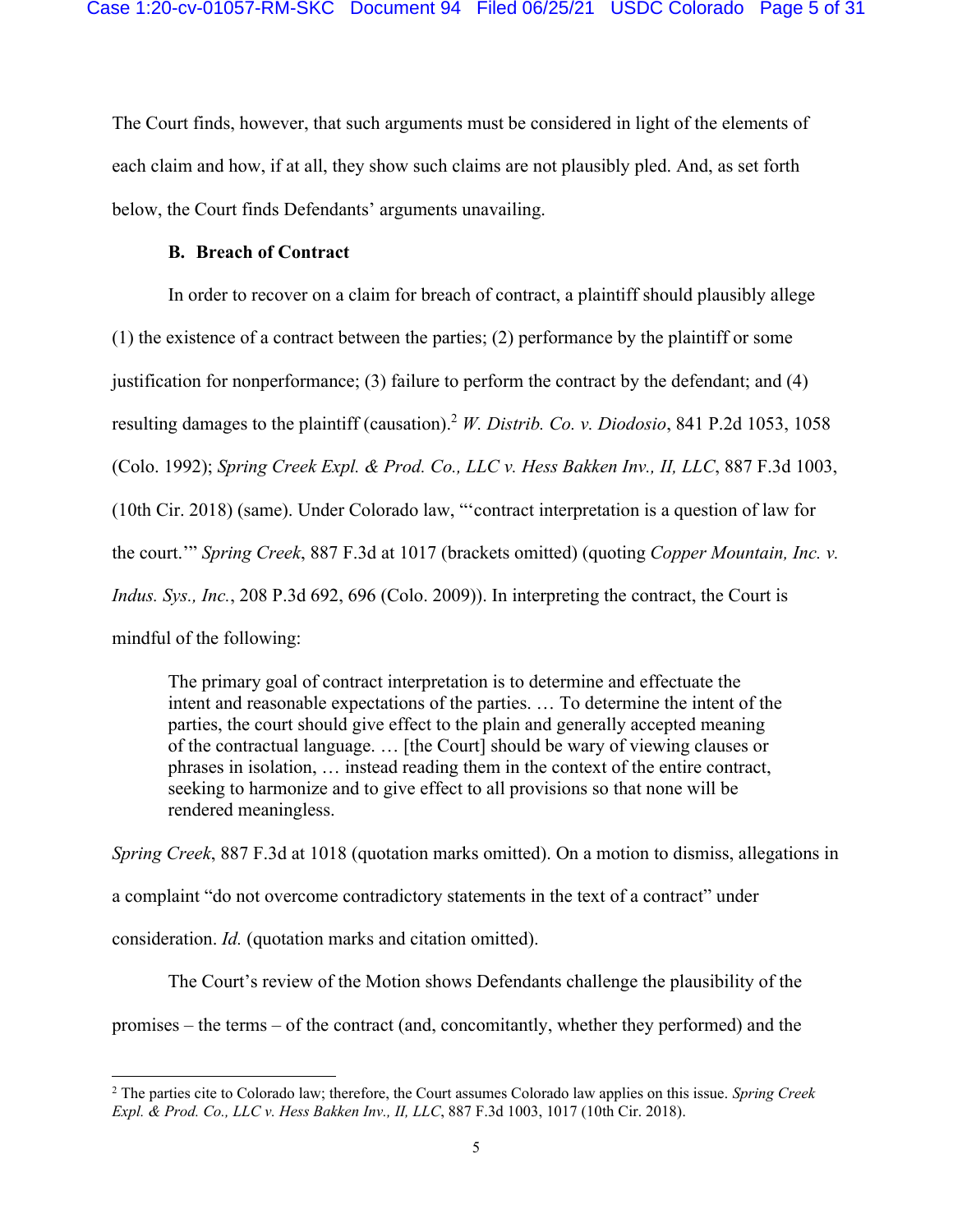element of causation. The Court starts with the terms of the contract and, relatedly, whether Defendants performed in accordance with the terms.

*Promises and any Breach.* Plaintiffs contend they plausibly alleged that the contract was for unlimited access to Defendants' ski resorts for a particular period of time – the 2019/20 ski season. Defendants counter that the contract (promise) was for "unlimited access," but this meant frequency of access, i.e., an unlimited number of days, and only on days and during hours the resorts were open to the public. And, here, Defendants assert, it is undisputed the resorts were not open to the public. Construing the factual allegations in a light most favorable to Plaintiffs, and after reviewing the language of Defendants' "promises," the Court agrees with Plaintiffs.

As Plaintiffs alleged in the Complaint, and supported by the documents, Defendants promised that their Ikon Passes would provide "unlimited access" (frequency of access) for "19/20" (a period/length of time) with, in some instances, a few blackout dates. It goes without saying that these Ikon Passes are *ski* passes for the 2019/20 *ski* season. After all, context – and subject matter – matters.

This is confirmed, rather than negated, by the "Release of Liability, Waiver of Claims, Warning, Assumption of Risk, and Indemnity Agreement" (the "Agreement") which provides that "You must sign this Agreement in order to purchase a *season/frequency pass* (the "Pass") to access the Resorts at discounted pricing from the day ticket price and/or to participate in certain Activities at the Resorts." (ECF No. 76-2, p. 2 (entire sentence bold in original, italics added).) The purchase was not solely for a "frequency" pass, as Defendants assert and on which they focus. Though Defendants argue otherwise, the Court finds that, read as a whole, the promise is for unlimited access (unlimited number of days – "frequency") during the 2019/20 ski season ("season"). And, here, Plaintiffs plausibly alleged that Defendants closed the resort during the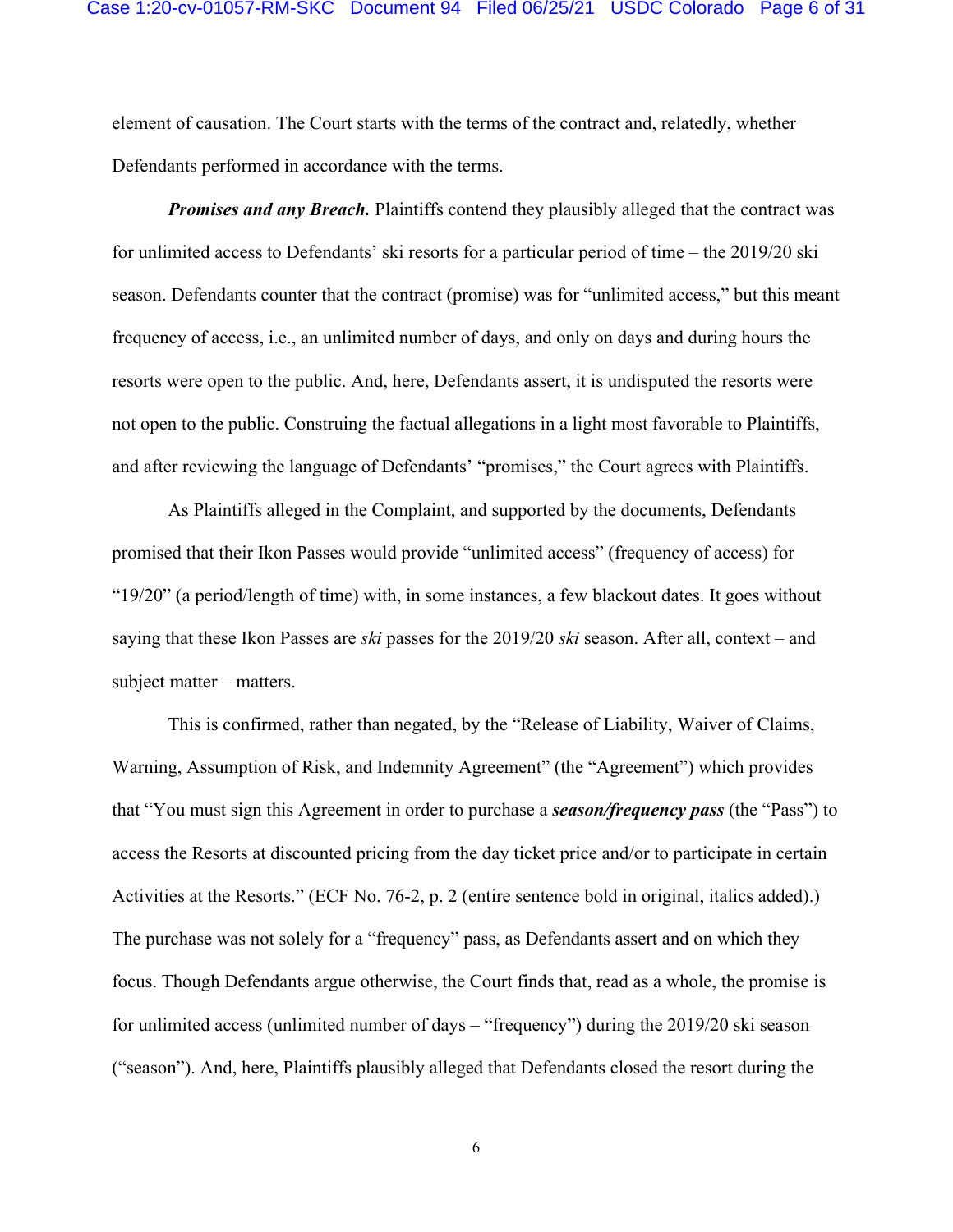2019/20 ski season – when the resorts' ski conditions were such that skiing was feasible, e.g., spring skiing. Defendants acknowledge as much, stating that the "2019/20 season ended earlier than prior seasons *due to the pandemic,*"3 and not to ski conditions. That the date in which a ski season may end varies from season to season is not fatal to Plaintiffs' claim for the 2019/20 ski season. *See Bill Barrett Corp. v. YMC Royalty Co., LP*, No. 15-CV-02177-RBJ-KLM, 2016 WL 8310098, at \*3 (D. Colo. Dec. 23, 2016) (court may supply "a term which is reasonable in the circumstances" and "missing terms can be supplied by law, presumption, or custom" (quotation marks and citations omitted) (applying Colorado law)).

Defendants' contention that this construction is foreclosed by common sense and would lead to absurd or unfair results is unavailing. Defendants' concern here is unfounded. Plaintiffs are not alleging that Defendants are foreclosed from exercising discretion, allegedly constrained by good faith and fair dealing, in determining when the *ski* season (conditions conducive for skiing) is over and, therefore, the resorts should close.<sup>4</sup> Plaintiffs are alleging that Defendants are liable *because* they did not do that very thing in this instance – a factual allegation that is not subject to challenge because the resorts were closed due to the pandemic. Concomitantly, it follows that, because the resort closures were based on the pandemic rather than the end of the ski season, Plaintiffs plausibly alleged Defendants failed to perform, or substantially performed, in accordance with the terms of the contract.<sup>5</sup> These allegations are sufficient to put Defendants on notice of their "alleged misconduct sufficient to prepare an appropriate defense." *Kansas Penn Gaming, LLC v. Collins*, 656 F.3d 1210, 1215 (10th Cir. 2011) (quotation marks and citation omitted).

<sup>3</sup> ECF No. 83, p. 7 n.1 (italics added).

<sup>&</sup>lt;sup>4</sup> Based on Defendants' acknowledgement that the 2019/20 season ended sooner than other seasons due to the pandemic, it may reasonably be inferred that Defendants have metrics by which to evaluate when any given season should end – due to ski conditions.

<sup>&</sup>lt;sup>5</sup> Defendants state they are not arguing impossibility. (ECF No. 83, p. 8.) Accordingly, the Court does not address Plaintiffs' arguments on impossibility or impracticability.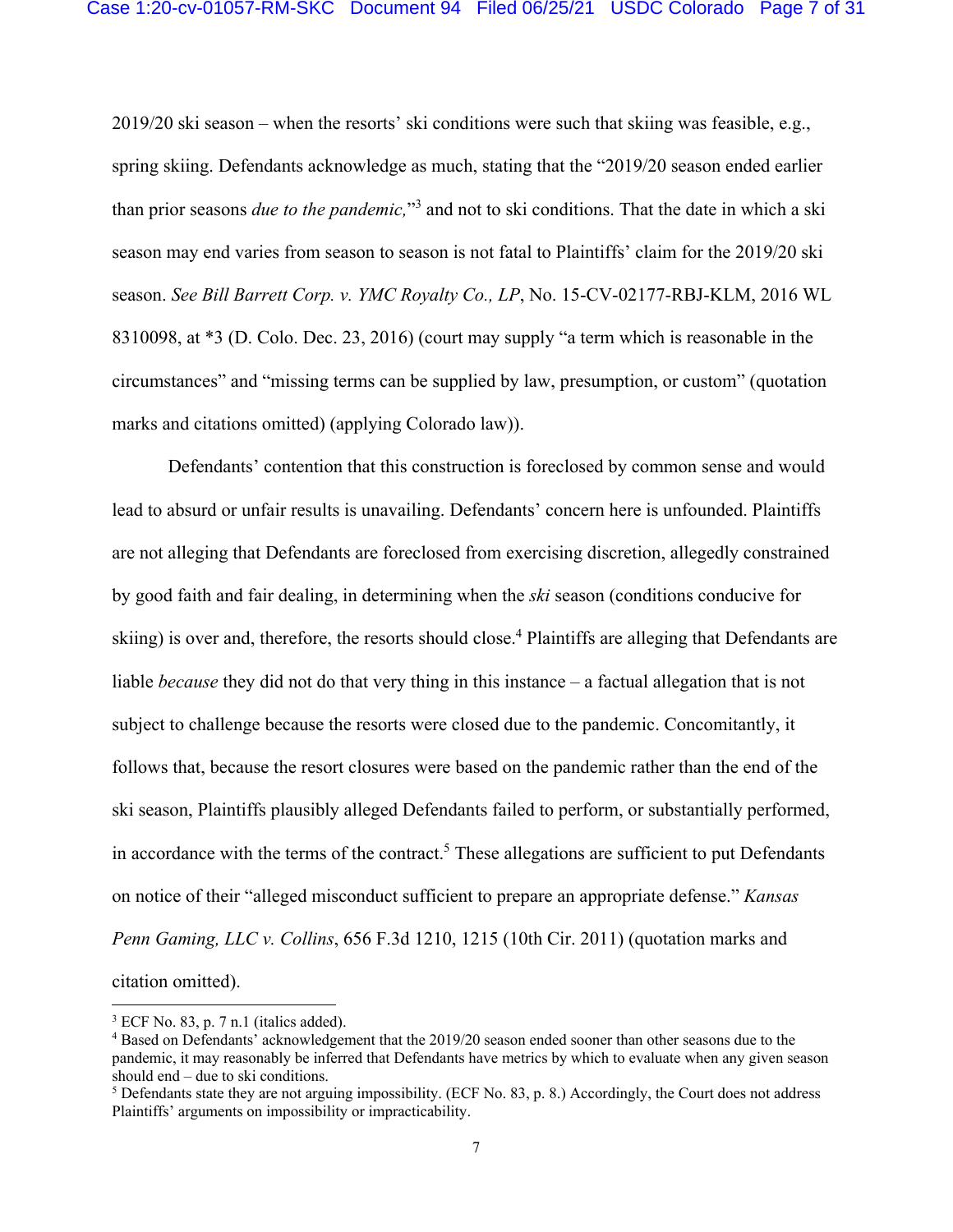"*Causation" and the Pandemic.* On the issue of causation, Defendants contend that, due to the stay-at-home orders, Plaintiffs could not have traveled to and used the ski resorts even if they were open. Thus, Defendants assert, the pandemic – not Defendants' resort closures – caused Plaintiffs' harm. Plaintiffs rejoin with three arguments.

First, Plaintiffs assert the promise was the right to access Defendants' resorts and that they were undisputedly denied this right. While this is true, Plaintiffs' assertion – without more – does not squarely address Defendants' argument that Plaintiffs could not have exercised such rights.

Next, Plaintiffs argue that the stay-at-home orders frustrated the purposes of the contract, which results in proportionate restitution, citing *Beals v. Tri-B Assocs.*, 644 P.2d 78 (Colo. App. 1982) and the Restatement (Second) of Contracts (the "Restatement") §§ 265, 272. The Court was unable to locate Defendants' response as to this specific argument. Regardless, § 265 provides that:

Where, after a contract is made, a party's principal purpose is substantially frustrated *without his fault* by the occurrence of an event the non-occurrence of which was a basic assumption on which the contract was made, his remaining duties to render performance are discharged, unless the language or the circumstances indicate the contrary.

(Italics added.) And, where this occurs, under § 272, "either party may have a claim for relief including restitution under the rules stated in §[] 377." *Id.* 

Thus, as the Court understands Plaintiffs' argument, if, due to the pandemic, Defendants' performance (providing access to skiing/snowboarding) has been discharged, Plaintiffs are nonetheless entitled to restitution for any benefit (here, payment) they have conferred on Defendants. And "[r]estitution and damages based on breach of contract are different: Restitution measures the remedy by the *defendant's gain*….[It] differs in principle from damages, which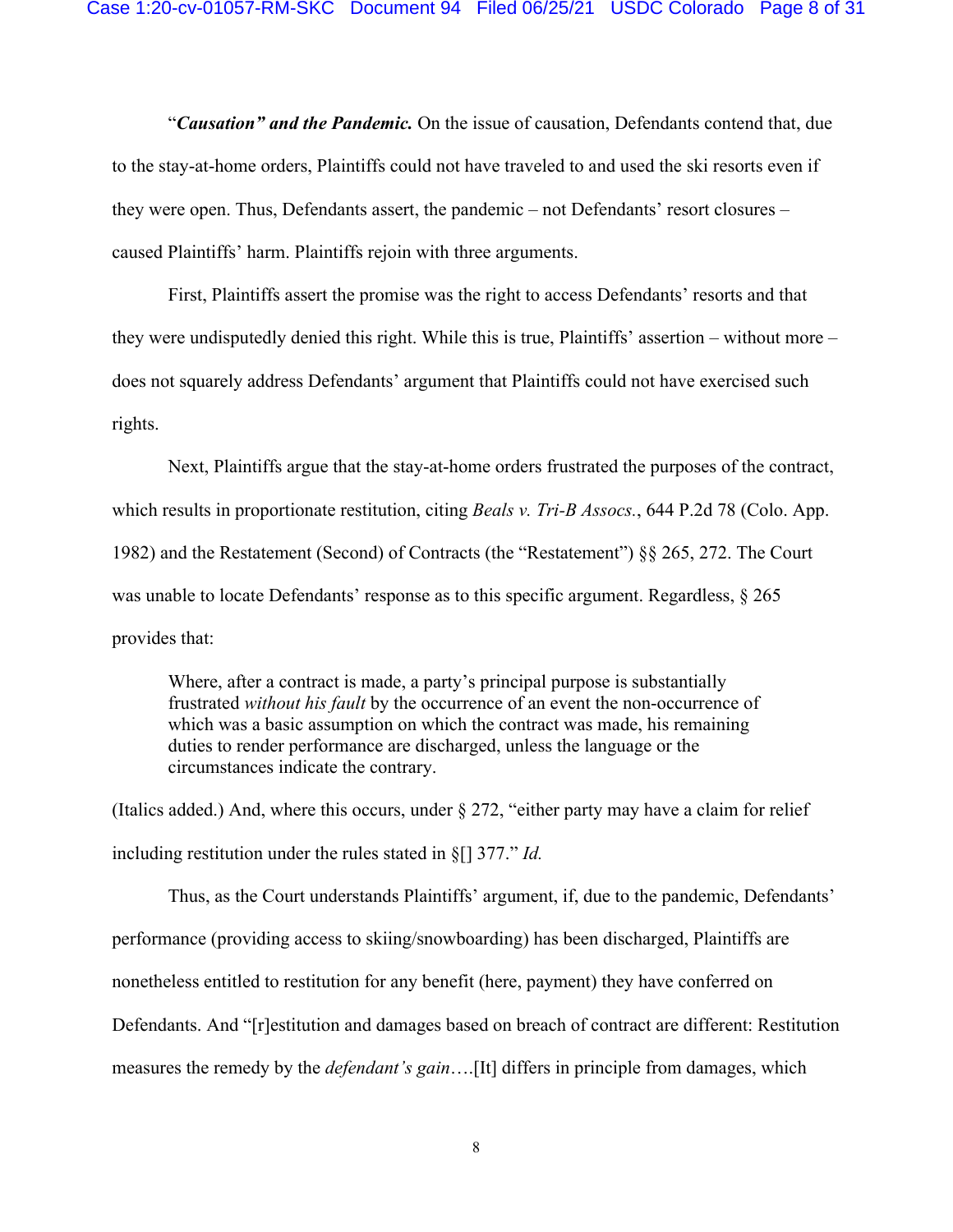measure the remedy by the *plaintiff's loss* and seek to provide compensation for that loss." *Rocky Mtn. Nat. Gas, LLC v. Colorado Mtn. Junior Coll. Dist.*, 385 P.3d 848, 855 (Colo. App. 2014) (italics added). Here, Defendants' argument focuses on Plaintiffs' alleged lack of loss because they were precluded from accessing the resorts. But, in restitution, the focus is on Defendants' gain. Accordingly, on this record, the Court agrees Plaintiffs plausibly alleged restitution as a remedy for Defendants' alleged breach.

 Finally, Plaintiffs contend that they only need to plead that Defendants' breach was a "substantial factor" in causing their injury, citing to *Nelson v. Lake Canal Co. of Colorado*, 644 P.2d 55, 59 (Colo. App. 1981). Defendants respond, in a footnote, that *Nelson* addresses a different situation entirety. That the "situation" was different does not render the case inapposite in evaluating whether Plaintiffs' claim is plausible.

In *Nelson*, the trial court denied relief because plaintiffs failed to prove that they incurred damages "*solely* as the result of" defendant's actions, *id.* at 58 (italics added), as it found plaintiffs failed to mitigate their damages. On appeal, plaintiffs argued they need not prove that their damages resulted solely from defendant's actions. Applying Colorado law, the *Nelson* court agreed, stating that since the relationship between the parties arose out of contract, contract principles of causation should be applied. And, under contract principles, "[i]n order to establish liability the plaintiff must show that the defendant's breach was 'a substantial factor' in causing the injury." *Id.* at 59 (quoting 5 A. Corbin, Contracts [§] 999 (1964)). Professor Corbin describes this rule of contract law as follows:

The plaintiff's total injury may have been the result of many factors in addition to the defendant's tort or breach of contract. In such a case must the defendant pay damages equivalent to the total harm suffered? Generally the answer is, Yes, even though there were contributing factors other than the defendant's own conduct.… Must the plaintiff show the proportionate part played by the defendant's breach of contract among all the contributing factors causing the injury, and must the loss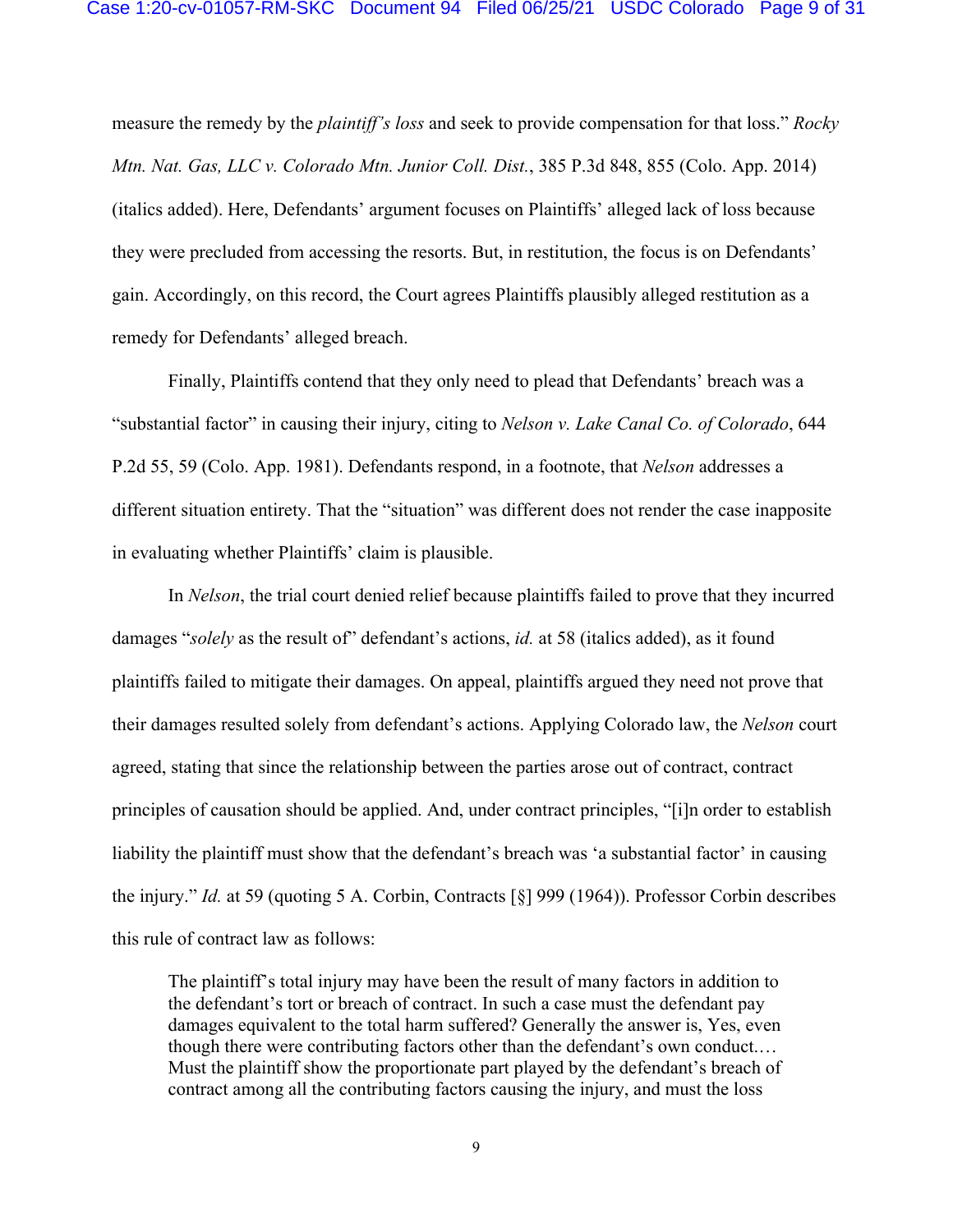be segregated proportionately? To these questions the answer is generally, No. In order to establish liability the plaintiff must show that the defendant's breach was "a substantial factor" in causing the injury.

11 Corbin on Contracts § 55.9 (2020). Accordingly, *Nelson* supports Plaintiffs' argument. On

this record, the Court cannot say that Plaintiffs fail to state a claim as a matter of law.

*"Illusory Contract" – "Non-Refundable Payment."* Ikon Pass holders are subject to the

# following "**PAYMENT PLAN & CANCELLATION POLICY**":

- "ALL IKON PASS AND IKON BASE PASS PURCHASES PAID-IN-FULL ARE NON-REFUNDABLE."
- "You will be charged a non-refundable \$199 deposit and a pass insurance premium (if applicable) which are due at the time of enrollment."
- "If you cancel this purchase agreement by providing Cancellation Notice prior to August 31, 2019, you will be reimbursed for all payment amounts paid and received by us as of the cancellation date less the \$199 non-refundable deposit, and a \$99 cancellation administration fee, and any pass insurance premium (if applicable)."
- "All pass purchases paid in full are considered non-refundable."

(ECF No. 76-5, p. 2 (bold and capitals in original).) Relying on this "no-refund" provision, Defendants' final argument is that the contract is not illusory and Plaintiffs cannot recover. Plaintiffs counter that this non-refundable clause means that if a *consumer* who bought the Ikon Pass cancels or returns it, the purchase price will not be refunded. It does not apply to allow a *seller* who cancels or revokes the Ikon Pass to cancel and keep the consumer's money. The Court agrees with Plaintiffs.

 Defendants rely on two cases, neither of which the Court finds persuasive. In *Martin v. United Airlines, Inc.*, 727 F. App'x 459 (10th Cir. 2018), the contract between United and the purchasers of the airline tickets provided that United "will not refund any portion of a Ticket that is purchased with a non-refundable fare." *Id*. at 460. Thus, the Tenth Circuit found plaintiffs' breach of contract claims failed where *plaintiffs*, who purchased several nonrefundable tickets,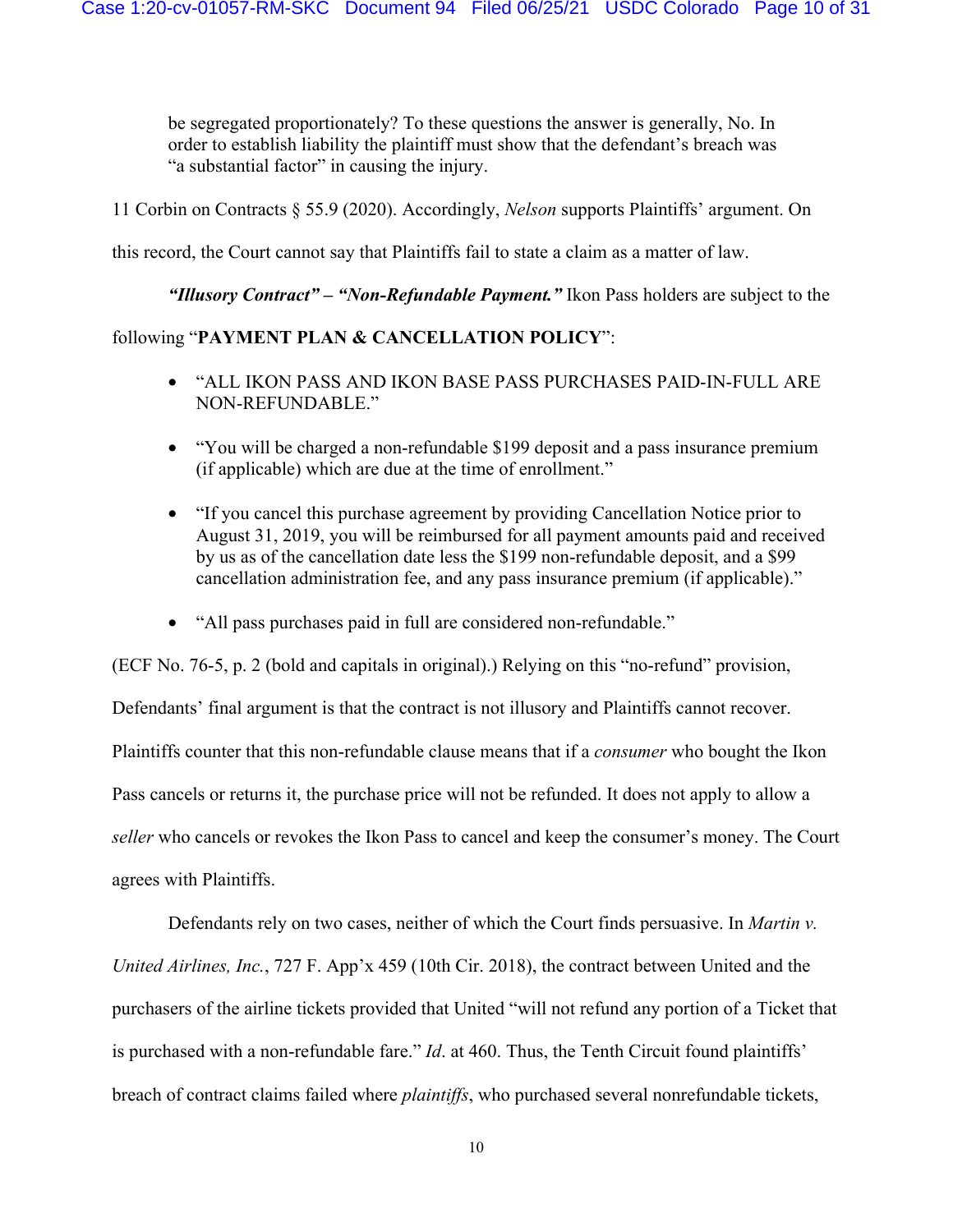were unable to take the trips and canceled their bookings. *See also Robinson v. Am. Airlines, Inc.*, 743 F. App'x 233 (10th Cir. 2018) (rejecting plaintiffs' breach of contract claim for refund of nonrefundable airline tickets they purchased but did not use). No such fact allegations are present here.

 Similarly, in *Stokes v. DISH Network, L.L.C.*, 838 F.3d 948 (8th Cir. 2016), DISH's programming was interrupted as to certain channels but the contract between DISH and its subscribers specifically covered this scenario. That contract provided that subscribers would not be "entitled to any refund because of deletion, rearrangement or change of any programming, programming packages or other Services." *Id*. at 951, 955 (applying Colorado law). Under such facts, the Eighth Circuit found that the district court erred in denying a motion to dismiss because it "allowed Plaintiffs to recover monetary relief for Services interruptions, a remedy that is unambiguously precluded by the express terms of the parties' contractual bargain." *Id*. at 955. No such contractual provision exists in this case.

 Plaintiffs rely on *Allied Erecting & Dismantling Co. v. United States Steel Corp.*, 726 F. App'x 279 (6th Cir. 2018) which, although not controlling, the Court finds persuasive. In *Allied*, under the parties' agreement, United States Steel paid Allied a "non-refundable advance payment" which United States Steel anticipated it would recoup through manufacturing work by Allied. When Allied failed to provide assurances it would perform manufacturing work, United States Steel sued. Allied countered that the advance was non-refundable even if Allied refused to perform. Although that case involved an "advance," the Sixth Circuit focused on the "nonrefundable language," finding that there was no evidence that the parties intended for Allied to keep that advance payment even if *Allied itself* totally breached. *See Soroof Trading Dev. Co. v. GE Fuel Cell Sys., LLC*, 842 F. Supp. 2d 502 (S.D.N.Y. 2012) (The "non-refundable fee was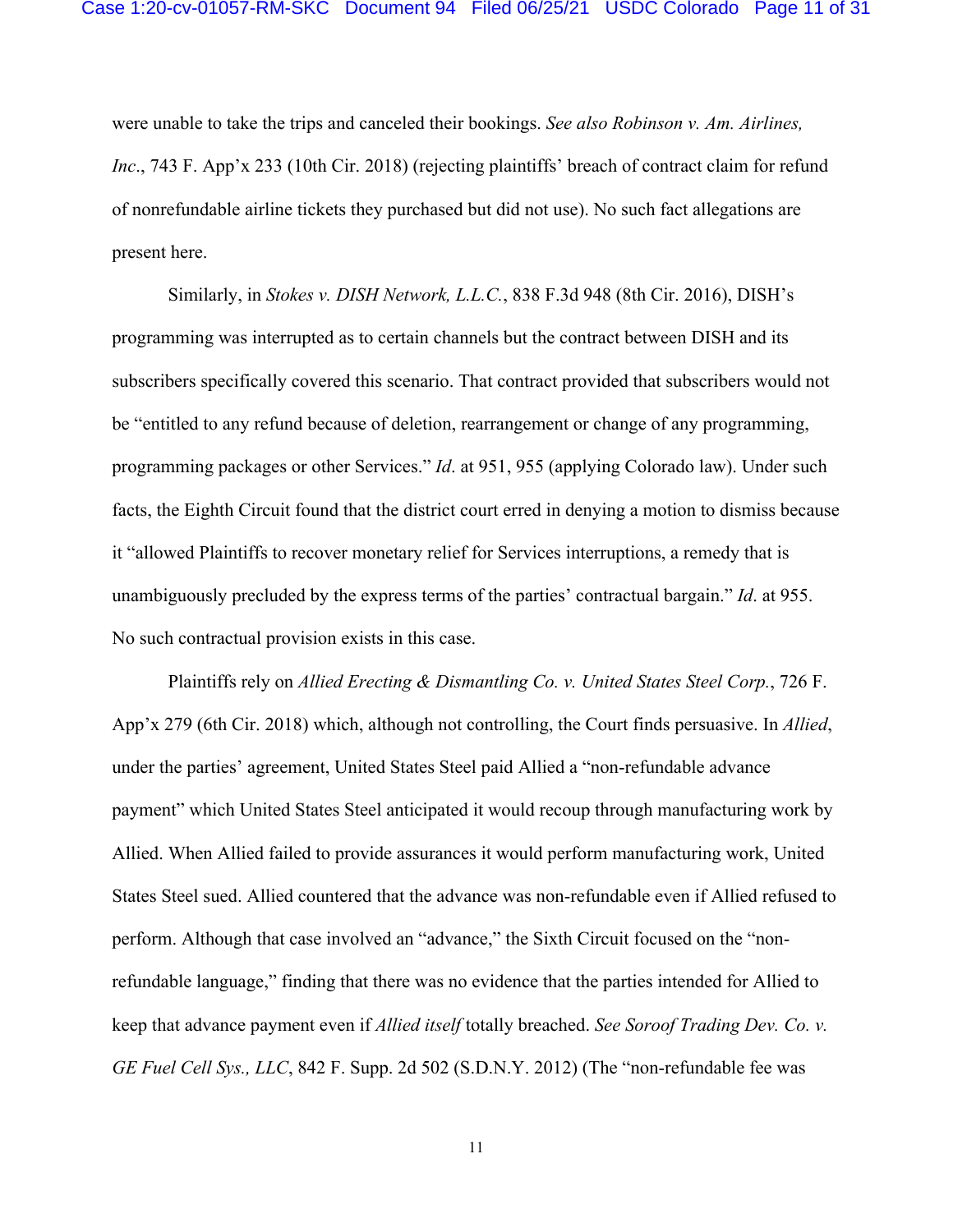paid by [plaintiff] not as a gift but as one element in a bargained for exchange and, in that context, the word non-refundable cannot be construed as a license to provide little or no consideration and to still retain an advance payment." (quotation marks and citation omitted)). The same can be said here.

 Defendants also rely on the "non-refundable" language but the Court finds such language – at this juncture – does not support that Plaintiffs' claim is implausible. Indeed, read as a whole, it supports Plaintiffs' position that the "Cancellation Policy" applies such that if *they* cancelled or revoked the contract, they would not be entitled to a refund: "If *you* cancel this purchase agreement…you will be reimbursed for all payment amounts paid and received by us as of the cancellation date less the \$199 non-refundable deposit." (Italics added.) Accordingly, the Court finds Plaintiffs' breach of contract claim is also not subject to dismissal on this basis.

### **C. The Breach of Implied Duty of Good Faith and Fair Dealing**

"Under Colorado law, every contract contains an implied duty of good faith and fair dealing." *City of Golden v. Parker*, 138 P.3d 285, 292 (Colo. 2006). A breach of the duty of good faith and fair dealing gives rise to a claim for breach of contract. *Id.* "The duty of good faith and fair dealing may be relied upon 'when the manner of performance under a specific contract term allows for discretion on the part of either party.'" *Id*. (quoting *Amoco Oil Co. v. Ervin*, 908 P.2d 493, 498 (Colo. 1995)). "Discretion in performance occurs 'when the parties, at formation, defer a decision regarding performance terms of the contract' leaving one party with the power to set or control the terms of performance after formation." *Id.* (quoting *Amoco Oil Co.*, 908 P.2d at 498).

The implied duty of good faith and fair dealing "is breached when a party uses discretion conferred by the contract to act dishonestly or to act outside of accepted commercial practices to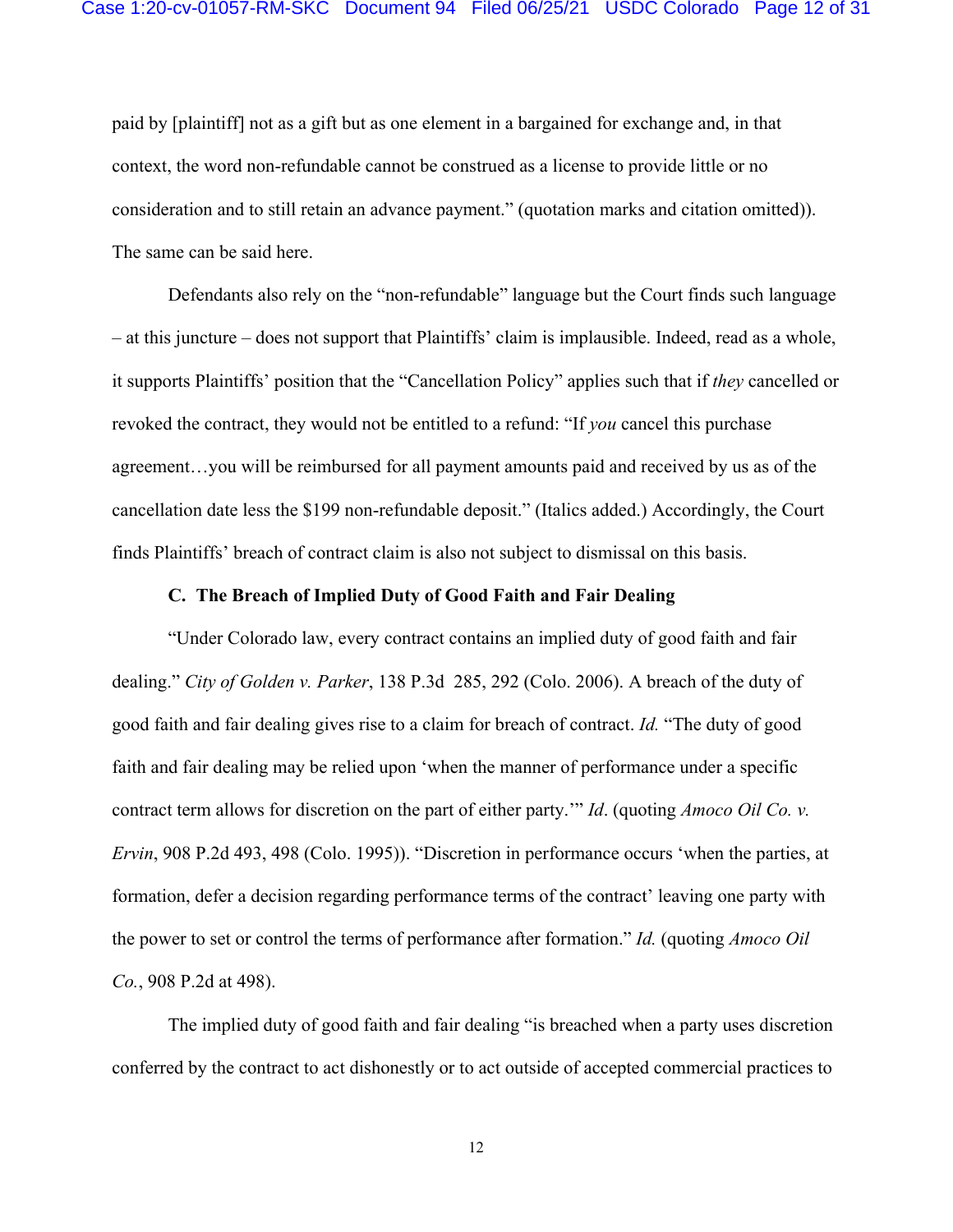deprive the other party of the benefit of the contract." *ADT Sec. Servs., Inc. v. Premier Home Protection, Inc.*, 181 P.3d 288, 293 (Colo. App. 2007). The duty of good faith, however, cannot be used to "contradict terms or conditions for which a party has bargained"; "obligate a party to accept a material change in the terms of the contract"; "assume obligations that vary or contradict the contract's express provisions"; or "permit a party to inject substantive terms into the contract." *Id*. It also cannot be used to "establish[] new, independent rights or duties." *Stokes*, 838 F.3d at 953.

Plaintiffs' breach of good faith claim alleges that "to the extent that the contract gave Defendants any discretion in deciding whether to return pass fees, Defendants failed to exercise that discretion in good faith by retaining all fees after resorts closed."6 Defendants argue this claim fails because the contract does not require Defendant to consider refunds and, in fact, provides pass fees are non-refundable. Plaintiffs counter that the "no-refund" clause applies where the passholder wants to cancel and that the reasonable expectation of customers was that Defendants would refund portions of the season pass fees if they ended access before the end of the ski season. The Court agrees, in part, with both parties' arguments but that does not save Plaintiffs' claim.

As the Court discussed above, the contract's no-refund clause does not apply to bar a passholder's claim for a refund where Defendants allegedly failed to fully perform. That finding, however, does not mean that the no-refund clause applies to support a claim against Defendants where they allegedly failed to fully perform. In other words, that clause has no application under the claims and theories raised in this case.

The leaves the question of what contractual term allows for discretion because the implied covenant applies "only when the manner of performance under *a specific contract term*

<sup>6</sup> ECF No. 9, Complaint, ¶ 64.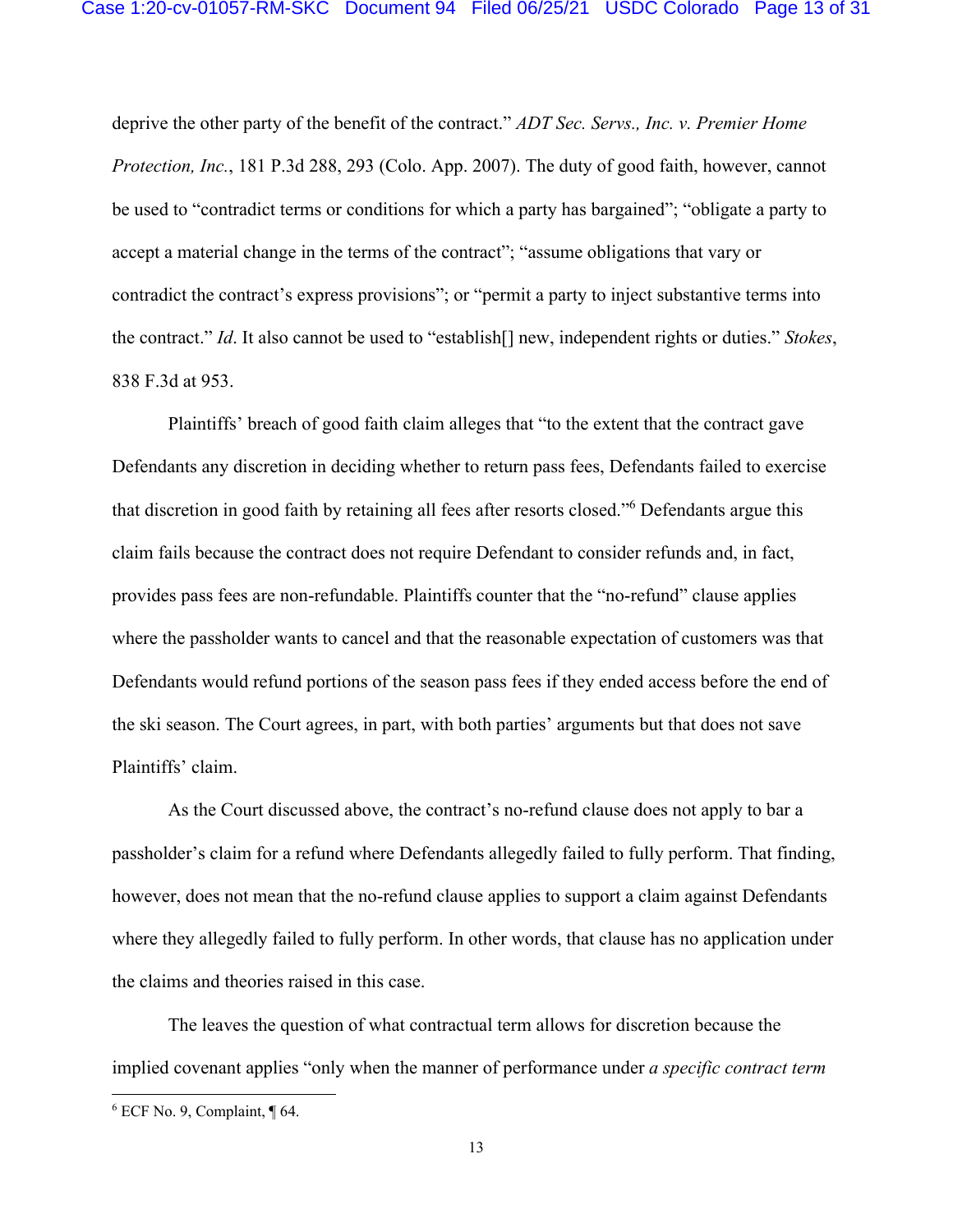allows for discretion on the part of either party." *Amoco Oil Co.*, 908 P.2d at 498 (italics added). The Court agrees with Defendants that Plaintiffs cannot – essentially – "hijack" the implied covenant to provide a refund mechanism where none exists. Nowhere do Plaintiffs plausibly allege that any *contract term* provides for any refund should Defendants fail to perform. Accordingly, there can be no plausible justified expectations by Plaintiffs of any implied duty by Defendants to provide any refund. Defendants' Motion is granted as to this claim.

#### **D. Unjust Enrichment**

 "Unjust enrichment is a form of quasi-contract or contract implied in law that does not depend in any way upon a promise or privity between the parties." *Robinson v. Colorado State Lottery Div.*, 179 P.3d 998, 1007 (Colo. 2008). To recover under an unjust enrichment theory, a plaintiff must show that "(1) at plaintiff's expense (2) defendant received a benefit (3) under circumstances that would make it unjust for defendant to retain the benefit without paying." *Id*. "In general, a party cannot recover for unjust enrichment by asserting a quasi-contract when an express contract covers the same subject matter because the express contract precludes any implied-in-law contract." *Interbank Invs., LLC v. Eagle River Water & Sanitation Dist.*, 77 P.3d 814, 816 (Colo. App. 2003); *see also W. Ridge Grp., LLC v. First Tr. Co. of Onaga*, 414 F. App'x 112, 120 (10th Cir. 2011) (same).

There are two exceptions to this principle. "First, a party can recover on a quasi-contract when the implied-in-law contract covers conduct outside the express contract or matters arising subsequent to the express contract." *Interbank Invs., LLC*, 77 P.3d at 816. "Second, a party can recover on a quasi-contract when the party will have no right under an enforceable contract." *Id.*  (quotation marks and citation omitted). "For example, quasi-contractual recovery may be allowed when an express contract failed or was rescinded." *Id.*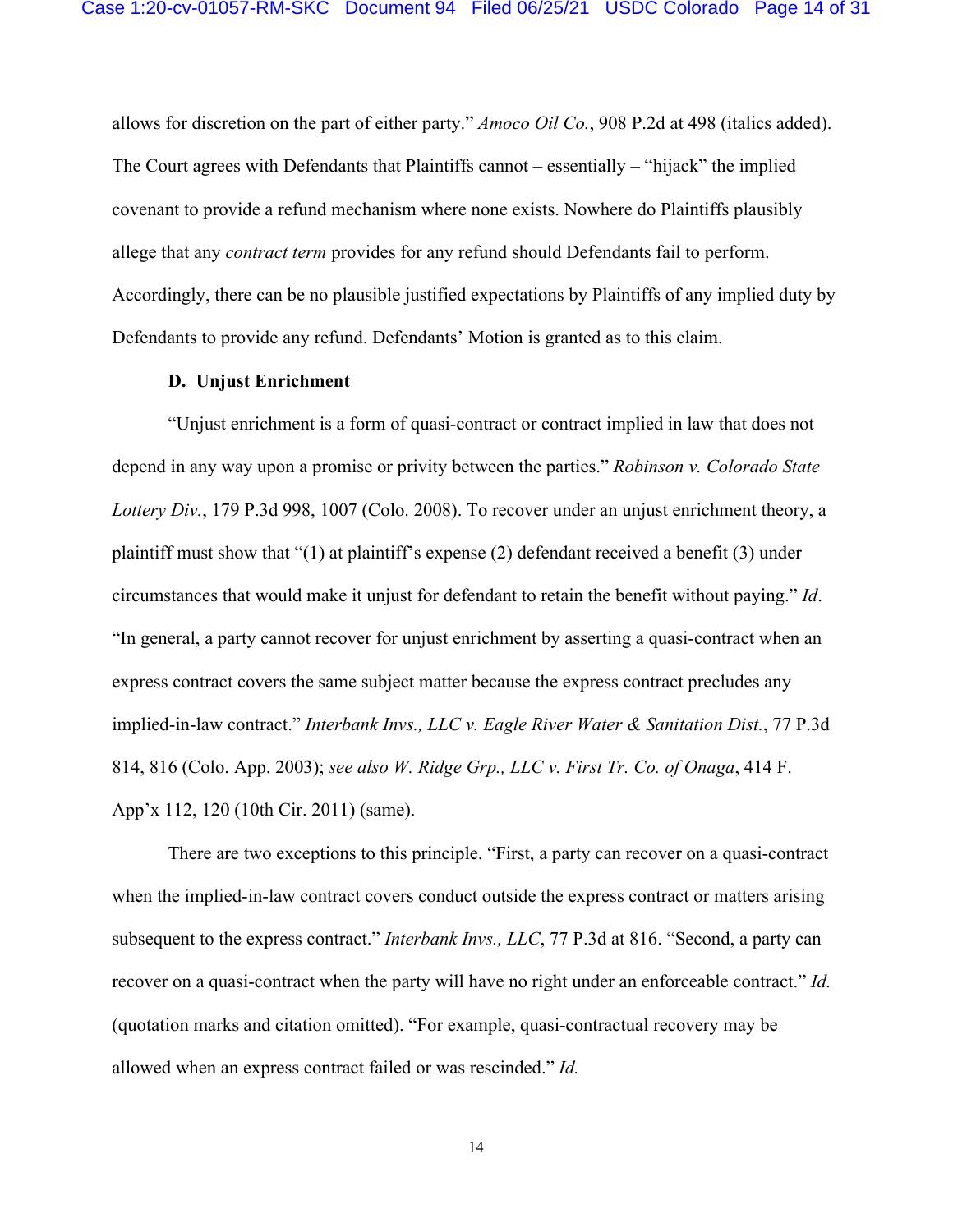Defendants contend that unjust enrichment is not available because the parties agree their relationship is governed by an express contract. Plaintiffs respond that a party pursuing contract claims may also pursue unjust enrichment claims in the alternative and an unjust enrichment claim may be allowed where an express contract is rescinded. Defendants reply that the "rescission" exception is inapplicable here because Plaintiffs pled no basis for rescission of the contract. The Court agrees with Defendants.

Plaintiffs' claim for breach of contract *requests*, alternatively, rescission as a remedy. The Court's review of the allegations, however, shows Plaintiffs failed to plausibly *plead* any basis to support such a remedy. *See, e.g., EarthInfo, Inc. v. Hydrosphere Res. Consultants, Inc*., 900 P.2d 113, 118 (Colo. 1995) ("Rescission of a contract may be granted if the facts show a substantial breach, that the injury caused by the breach is irreparable, and that damages are inadequate, difficult or impossible to assess."); *Whatley v. Crawford & Co.*, 15 F. App'x 625, 629 (10th Cir. 2001) (A party seeking to remedy "fraudulent inducement" of a contract may elect to rescind the entire contract.) (applying Colorado law). Accordingly, Defendants' Motion is granted as to the claim for unjust enrichment.

#### **E. Money Had and Received**

"A plaintiff can maintain an action for money had and received whenever the defendant has received money which, in equity and good conscience, he ought to pay over." *Monday v. Robert J. Anderson, P. C.*, 77 P.3d 855, 857 (Colo. App. 2003) (quotation marks and citation omitted); *see also Hollander v. Zito*, No. 11-CV-00499-MSK-BNB, 2011 WL 5834688, at \*6 (D. Colo. Nov. 21, 2011) (same). But the economic loss doctrine precludes duplicative claims under tort and contract theories. *See Grynberg v. Agri Tech, Inc.*, 10 P.3d 1267, 1279 (Colo. 2000). Nonetheless, where the economic loss doctrine applies to an action for money had and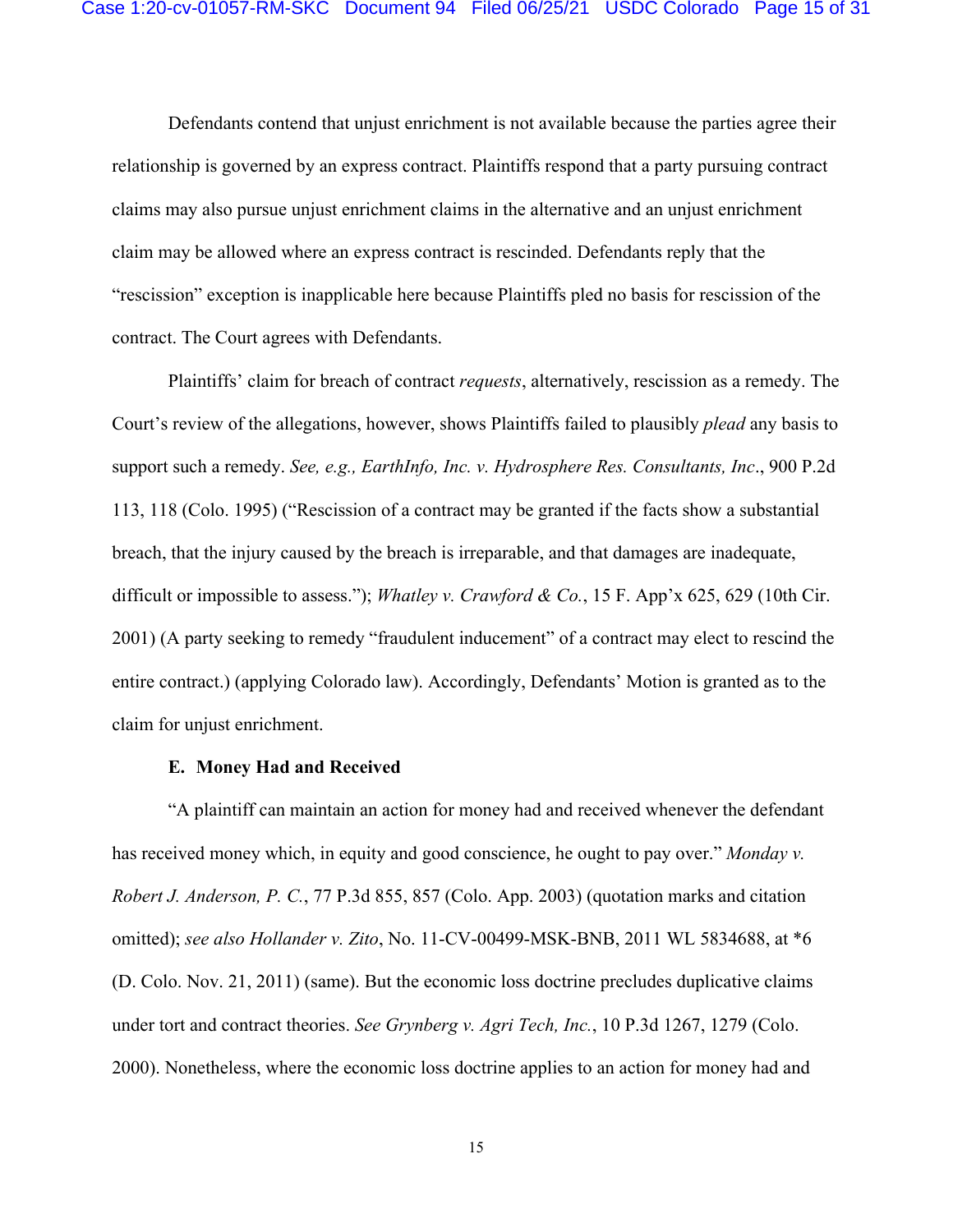received, it is not subject to dismissal on that basis where the contracting party may be entitled to rescind the contract. *Hollander*, 2011 WL 5834688, at \*6.

Defendants contend the claim for money had and received is barred by the economic loss rule. Plaintiffs, relying on *Hollander*, argue their claim is an "equitable remedy that lies where a rescission takes place."<sup>7</sup> But, as Defendants counter, Plaintiffs have not pled any ground to rescind the parties' express contract. Thus, based on the parties' arguments, the Court agrees this claim is also subject to dismissal because, as previously discussed, Plaintiffs have not plausibly pled any grounds for recission of the parties' contract.

#### **F. California's Consumer Protection Statutes**

Plaintiffs raise three claims under the California consumer protection laws (collectively, "California Statutory Claims"): the Unfair Competition Law ("UCL"); Consumer Legal Remedies Act ("CLRA"); and False Advertising Law ("FAL").<sup>8</sup> Plaintiffs seek monetary and nonmonetary relief under all California Statutory Claims. The parties raise a number of arguments as to why these claims – where they request equitable relief – are plausible or implausible. The Court addresses them below and finds the law cited by the parties do not fully support either side's arguments.

#### **1.** *Adequate Remedy at Law – California Statutory Claims.*

The California Statutory Claims are equitable claims. Defendants contend that because Plaintiffs have an adequate remedy at law – damages – these claims fail in so far as they request equitable relief. Relying on *Sonner v. Premier Nutrition Corp.*, 971 F.3d 834 (9th Cir. 2020) and its progeny, Defendants assert that – except for the CLRA claim for damages $9$  – the California

<sup>7</sup> ECF No. 80, p. 16 (quotation marks omitted).

<sup>8</sup> ECF No. 66, Claims 6 (UCL), 7 (CLRA), and 8 (FAL).

<sup>&</sup>lt;sup>9</sup> Defendants acknowledge this in footnote 10, to which Plaintiffs respond in their footnote 10. (ECF No. 73, p. 20 n.10; No. 80, p. 17 n.10.) The parties expressly agree that damages may be recoverable under the CLRA and,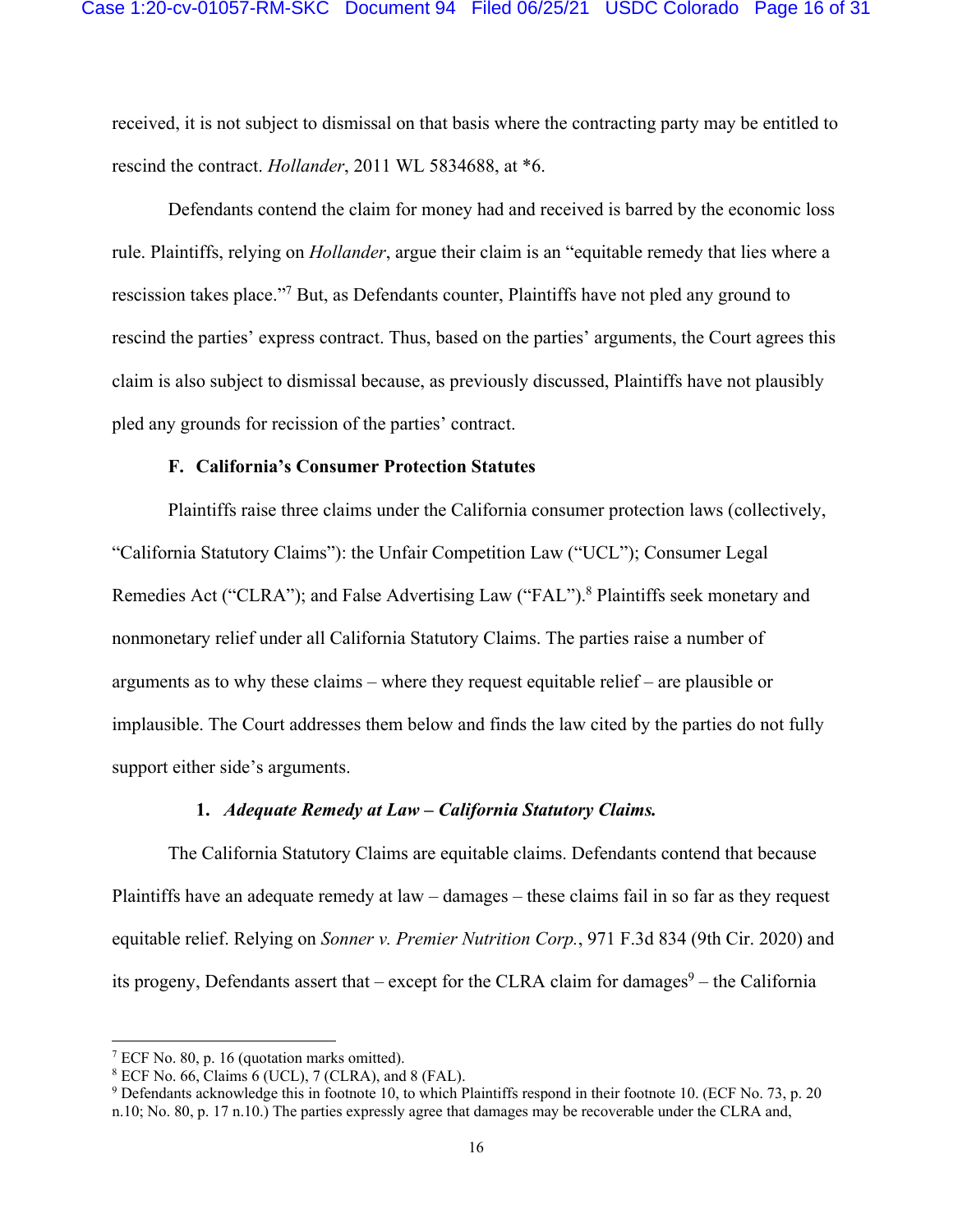Statutory Claims are subject to dismissal on this basis. Plaintiffs counter that they may plead equitable claims in the alternative and that *Sonner* stands for the proposition that, at some point in time "very deep into the litigation, allowing plaintiffs to continue to pursue alternative remedies becomes untenable." Defendants reply that *Sonner* is not so limited, and that Plaintiffs' cases are distinguishable as they were either decided before *Sonner* or failed to consider *Sonner*.

In *Sonner,* the operative complaint requested injunctive relief and restitution under the UCL, and injunctive relief, restitution, and damages under the CLRA. On the brink of trial after more than four years of litigation, plaintiff Sonner voluntarily dismissed her claim for damages under the CLRA, leaving only equitable claims. Defendant thereafter moved to dismiss arguing Sonner failed to establish that she lacked an adequate legal remedy as required by federal equitable principles and California law. Sonner then sought to amend her complaint to reallege the CLRA damages claim. The district court granted defendant's motion to dismiss and denied the motion to amend. Sonner appealed. The Ninth Circuit stated:

we hold that the traditional principles governing equitable remedies in federal courts, including the requisite inadequacy of legal remedies, apply when a party requests restitution under the UCL and CLRA in a diversity action.

971 F.3d at 844. Thus, because Sonner did not allege that she lacked an adequate remedy at law and, "more importantly," conceded that she sought the same sum in equitable restitution as she requested in damages, the Ninth Circuit found her equitable restitution claims were properly dismissed. *Id.* 

As the Court reads *Sonner*, if a plaintiff has two remedies – legal and equitable – she cannot forgo the legal remedy and elect to pursue the equitable remedy. Sonner had pled both

implicitly, that damages are *not* recoverable under the FAL and UCL. *See Gibson v. Jaguar Land Rover N. Am., LLC*, No. CV2000769CJCGJSX, 2020 WL 5492990, at \*4 (C.D. Cal. Sept. 9, 2020) (stating that UCL remedies are limited to restitution and injunctive relief and do not include damages but that CLRA remedies include damages and equitable relief); *Anunziato v. eMachines, Inc.*, 402 F. Supp. 2d 1133, 1137 (C.D. Cal. 2005) ("A plaintiff suing under the CLRA may recover actual and punitive damages; those remedies are denied under both the UCL and the FAL.").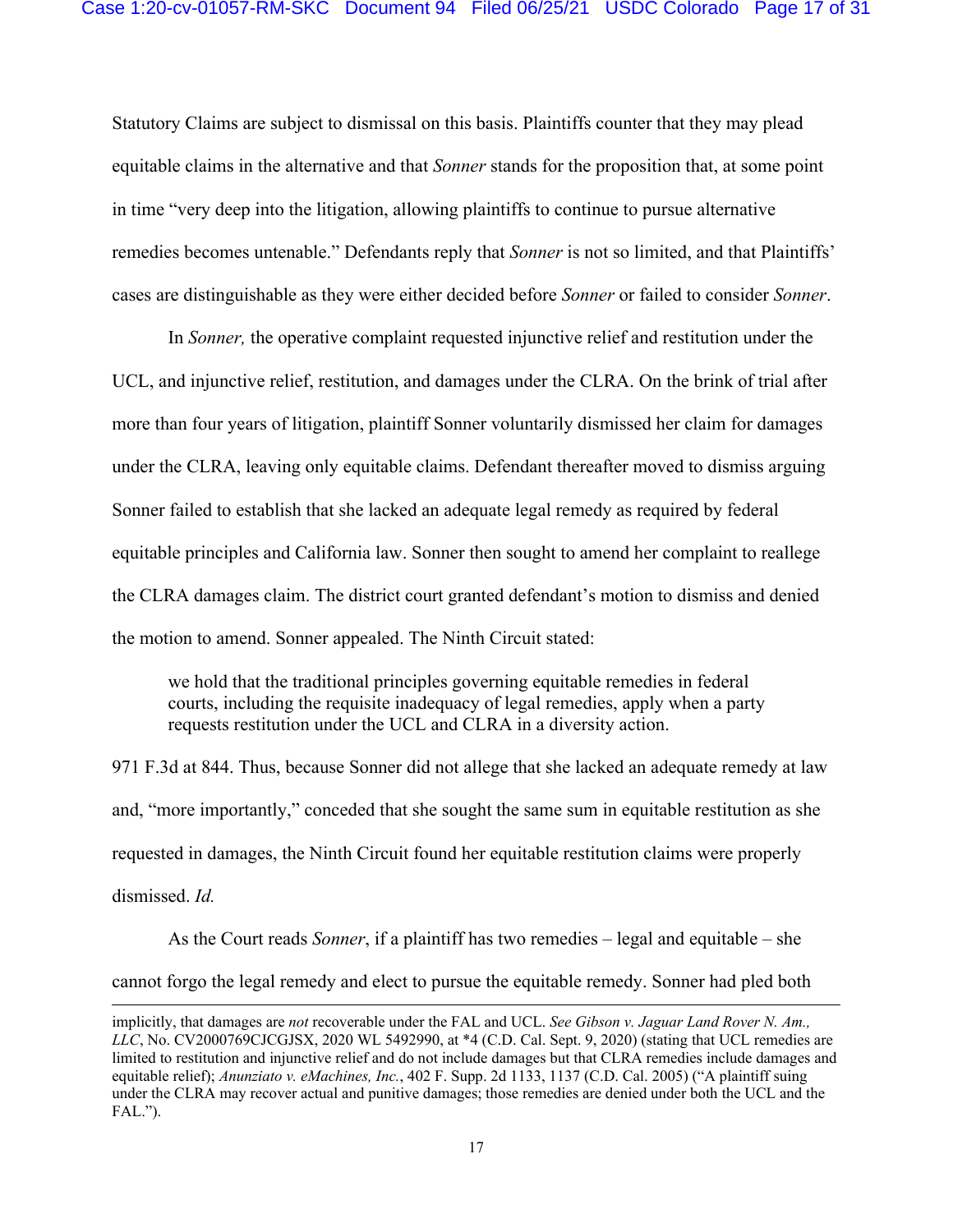equitable and legal remedies without issue. She ran afoul of the "no adequate legal remedy" prohibition when she dismissed the legal remedy – leaving only equitable remedies – without adequately showing she had no legal remedy. Here, in Plaintiffs' case, they have asserted a breach of contract claim seeking legal and equitable remedies, which the Court has found survives the Motion. And the Court finds it need not decide whether Plaintiffs may plead claims in the alternative in light of *Sonner* because even if they could do so, they have failed to do so.

The Court's review of the complaint shows the absence of any allegations that Plaintiffs have no legal remedy or that any legal remedy is sufficient or inadequate. And, contrary to Plaintiffs' assertion, the Court finds that *Sonner* "dooms the claim for equitable relief at any stage." *Audrey Heredia v. Sunrise Senior Living LLC*, No. 818CV01974JLSJDE, 2021 WL 819159, at \*4 (C.D. Cal. Feb. 10, 2021).

Plaintiffs' cases do not support a contrary conclusion because they are inapposite. For example, in *Infanzon v. Allstate Ins. Co.*, No. LACV1906483JAKSKX, 2020 WL 3891671, at \*6 (C.D. Cal. Apr. 14, 2020), decided before *Sonner*, the *Infanzon* court stated that "[b]ecause FAC [First Amended Complaint] does not plausibly allege that restitution or injunctive relief is warranted, it is not necessary to reach the issue whether, on a motion to dismiss, it can be determined whether Plaintiff may seek an injunction and/or restitution as an alternative to available legal remedies. Therefore, the issue is not addressed in this Order." Similarly, in *Aerojet Rocketdyne, Inc. v. Glob. Aerospace, Inc.*, No. 2:17-CV-01515-KJM-AC, 2020 WL 3893395 (E.D. Cal. July 10, 2020), the *Aerojet* court did state "there is no basis in California or federal law for prohibiting the pursuit of alternate remedies at the early pleading stage." 2020 WL 3893395, at \*4 (quotation marks and brackets omitted). The *Aerojet* court did so, however,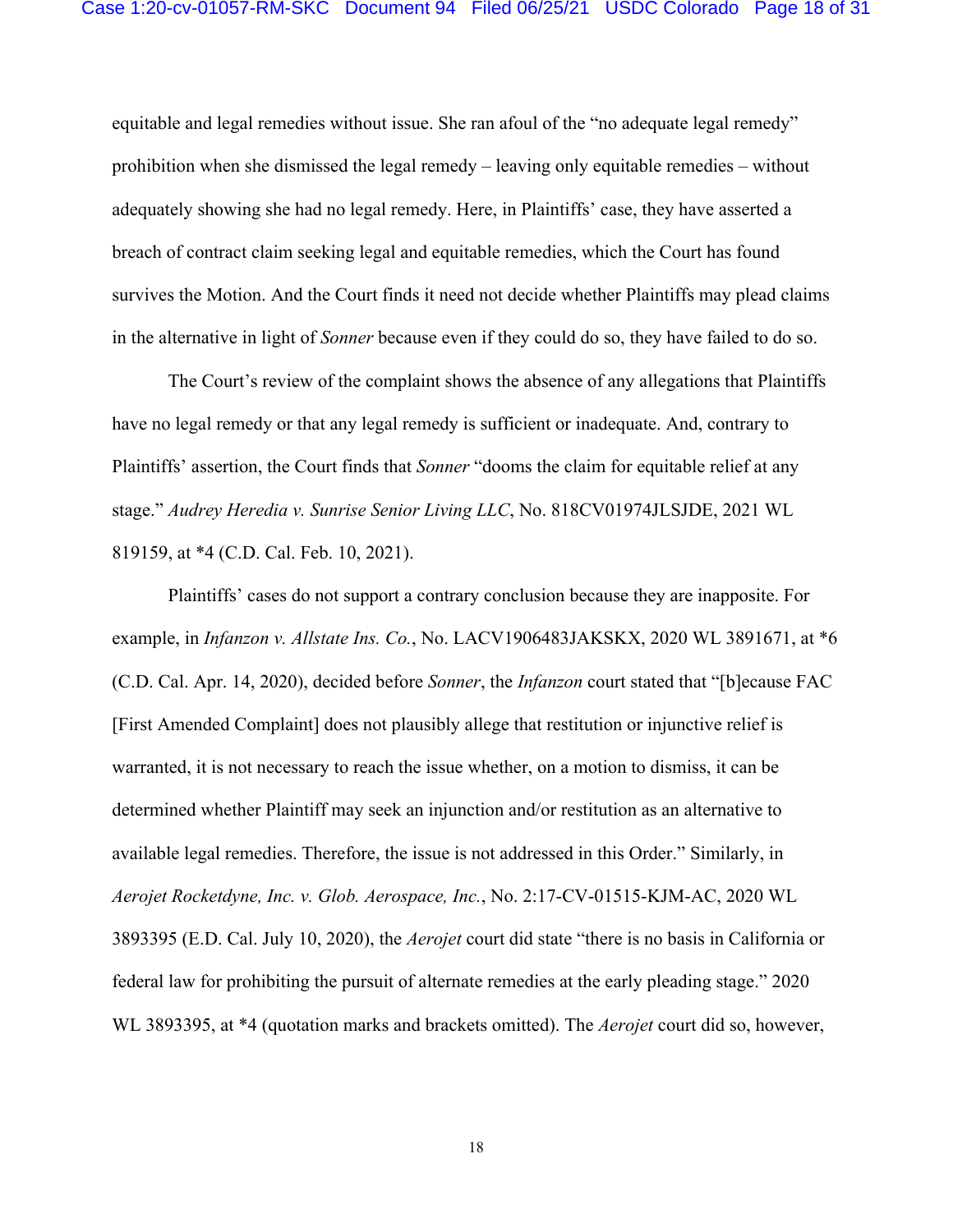without acknowledging *Sonner* or, importantly, considering whether the alternative claim was nonetheless plausibly pled, i.e., pleading, alternatively, that there was no adequate remedy at law.

In summary, under *Sonner*, in the absence of pleading that they have no adequate remedy at law, Plaintiffs' California Statutory Claims seeking equitable relief fail.<sup>10</sup> Accordingly, Plaintiffs' claims under the UCL and FAL are dismissed in their entirety, but Plaintiffs' CLRA claim is dismissed only as to their request for equitable remedies. The CLRA claim survives under this argument, but as to damages only. *See Gibson v. Jaguar Land Rover N. Am., LLC*, No. CV2000769CJCGJSX, 2020 WL 5492990, at \*4 (C.D. Cal. Sept. 9, 2020). The Court addresses next whether the CLRA claim survives Defendants' other arguments.<sup>11</sup>

#### **2.** *"Goods or Services" under the CLRA*

The CLRA provides, in relevant part:

The following unfair methods of competition and unfair or deceptive acts or practices undertaken by any person in a transaction intended to result or that results in the sale or lease of goods or services to any consumer are unlawful:

\*\*\*

(5) Representing that goods or services have sponsorship, approval, characteristics, ingredients, uses, benefits, or quantities that they do not have or that a person has a sponsorship, approval, status, affiliation, or connection that the person does not have.

\*\*\*

(7) Representing that goods or services are of a particular standard, quality, or grade, or that goods are of a particular style or model, if they are of another.

\*\*\*

(9) Advertising goods or services with intent not to sell them as advertised.

 $10$  To the extent Defendants contend that every time there are claims seeking legal remedies and equitable remedies under the California Statutory Claims, the equitable claims must fall, Court finds *Sonner* is not so br <sup>11</sup> As the Court finds the UCL and FAL claims do not survive Defendants' first argument, it need not address

Defendants' remaining arguments as to these claims.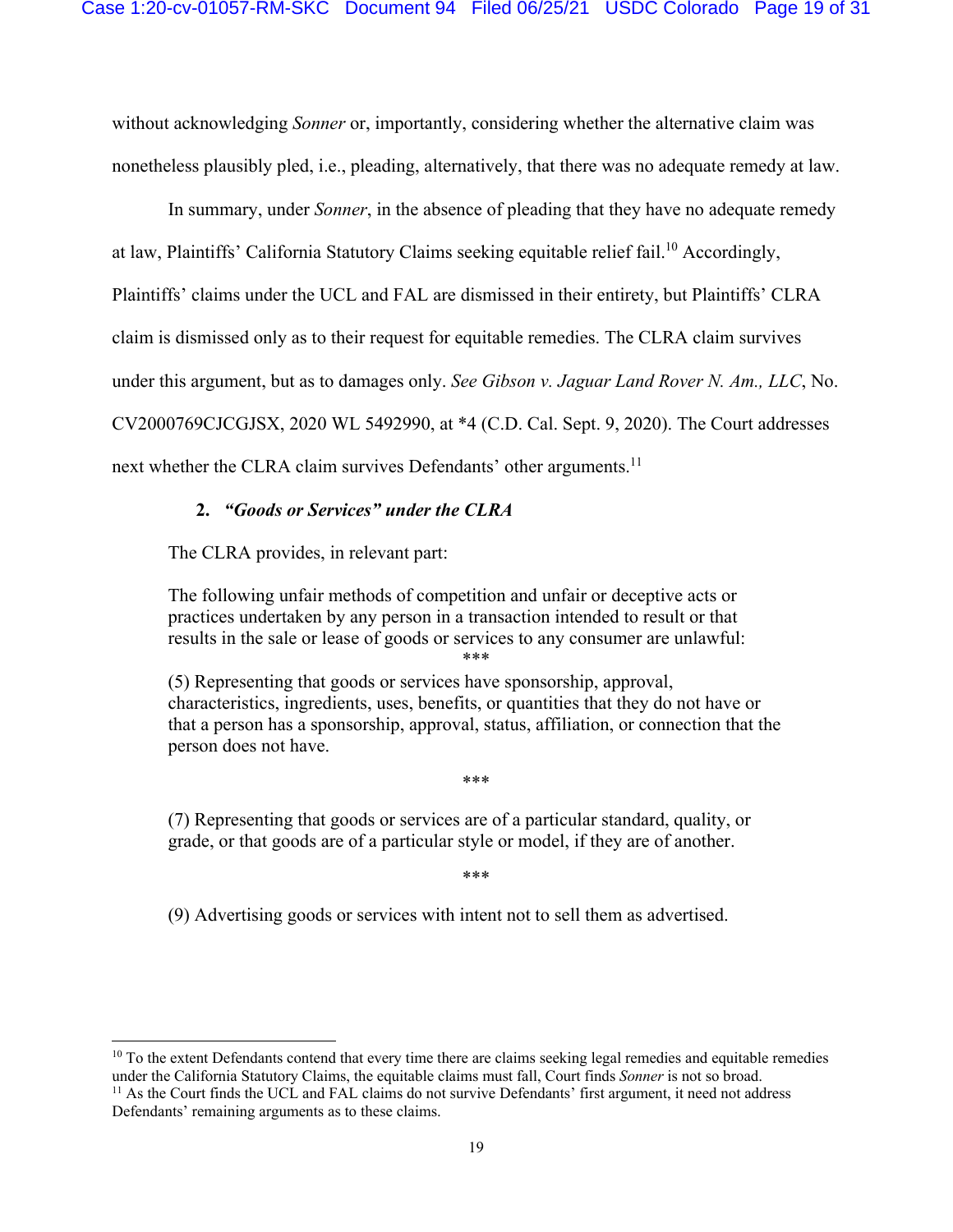Cal. Civ. Code  $\S 1770(a)(5)$ ,  $(a)(7)$ ,  $(a)(9)$ . "Services" is defined to "mean<sup>[]</sup> work, labor, and services for other than a commercial or business use, including services furnished in connection with the sale or repair of goods." Cal. Civ. Code § 1761(b).

Plaintiffs alleged Defendants offered "services" – the Ikon Passes which promised unlimited resort access to consumers – in violation of these provisions. Defendants move to dismiss on the basis that the passes do not qualify as "goods or services" under the CLRA.<sup>12</sup> Instead, Defendants contend, the passes are "temporary licenses" to access Defendants' resorts and the "services" which Plaintiffs rely on are "ancillary" to such licenses. Plaintiffs counter that Defendants are not merely selling access to land; they are selling extensive ski-related services as well. The parties cite to no controlling authority directly on point on this issue. The question is which, if any, of the legal authorities the parties rely upon the Court finds persuasive. The Court starts with the California Supreme Court case of *Fairbanks v. Superior Ct.*, 46 Cal. 4th 56, 205 P.3d 201 (2009).

In *Fairbanks*, at issue was whether life insurance policies issued by defendant insurers were goods or services under the CLRA. The *Fairbanks* court found that life insurance is an insurer's contractual obligation to pay money and, therefore, not a service. In addition, the *Fairbanks* court found that ancillary services that insurers provide to purchasers of insurance, e.g., helping consumers to select policies, do not bring the policies within coverage of the CLRA. Thus, it appears that the *Fairbanks* court focused on what did the purchaser purchase.

The two unpublished District of California cases Defendants primarily rely upon stated that persons who purchased admissions to SeaWorld, an amusement park, purchased "temporary

<sup>&</sup>lt;sup>12</sup> As Plaintiffs do not contend the Ikon Passes are "goods," the Court does not address any arguments on whether they are or are not goods.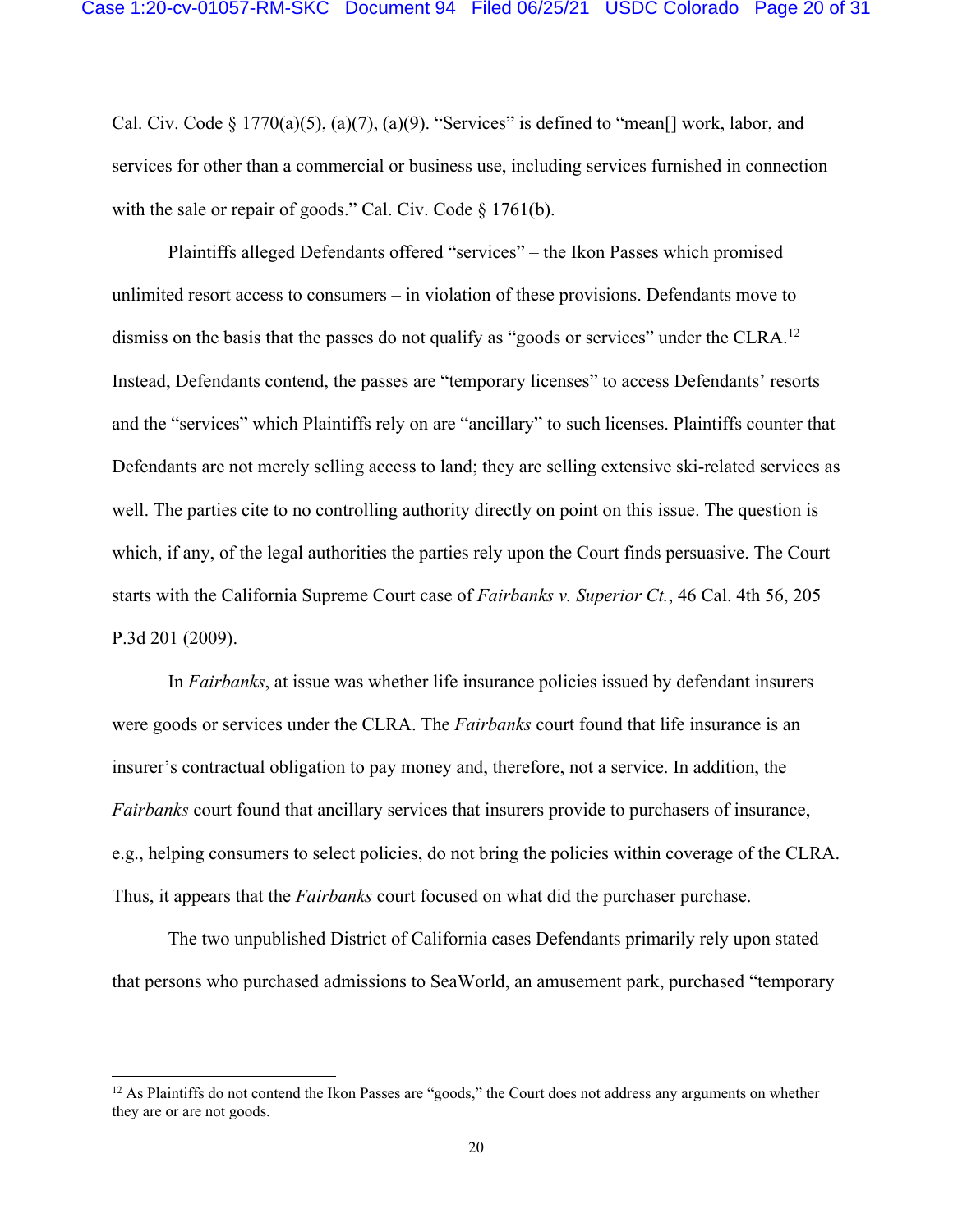licenses" that allowed the purchasers nothing more than entry into the park.<sup>13</sup> That to find otherwise "requires a stained and unnatural construction of the term" "services." *Hall v. SeaWorld Ent., Inc.*, No. 3:15-CV-660-CAB-RBB, 2015 WL 9659911, at \*14-15 (S.D. Cal. Dec. 23, 2015); *see also Kouball v. SeaWorld Parks & Ent., Inc.*, No. 20-CV-870-CAB-BGS, 2020 WL 5408918, at \*5 (S.D. Cal. Sept. 9, 2020) ("annual passes merely allow access to SeaWorld's parks and do not qualify as services"), appeal filed No. 20-56069 (9th Cir. Oct. 14, 2020). As applied to the factual allegations at issue, this Court disagrees these cases support such a finding here.

The Court finds the case of *Anderson v. SeaWorld Parks & Ent., Inc.*, No. 15-CV-02172- JSW, 2016 WL 8929295 (N.D. Cal. Nov. 7, 2016), relied on by Plaintiffs, more in line with the arguments and allegations at issue here. In *Anderson*, plaintiffs alleged that SeaWorld provided "educational and entertainment services," for which they were required to purchase admission tickets. The *Anderson* court disagreed with the *Hall* court. After examining *Fairbanks* and the legislative history of the CLRA, the *Anderson* court found that "educational and entertainment services" were encompassed within the definition of "services" under the CLRA. Thus, under *Anderson*, admission tickets may fall within the definition of "services."<sup>14</sup>

After examination of *Fairbanks*, this Court agrees that, based on Plaintiffs' arguments, they have plausibly shown that the ski passes are encompassed within the definition of "services." As stated, the *Fairbanks* court focused on what the purchaser purchased. And, here, ski pass holders plausibly alleged they purchased more than just a license to be on the slopes. On

<sup>13</sup> Defendants also rely on *Lazebnik v. Apple, Inc.*, No. 5:13-CV-04145-EJD, 2014 WL 4275008 (N.D. Cal. Aug. 29, 2014), but that case is inapposite because, among other reasons, it was dealing with what is a "good." The *Lazebnik* court found "that the Season Pass [for Season 5 of Breaking Bad] is not a 'good' within the meaning of the CLRA because, as Plaintiff acknowledges, it is either software or a license, not a 'tangible chattel.'" 2014 WL 4275008, at \*5.

<sup>14</sup> The Court is not agreeing – or disagreeing – with the *Anderson* court that SeaWorld admission tickets are services; that is not at issue here. What the Court is agreeing with is that passes – or admission tickets – may fall within the definition of "services."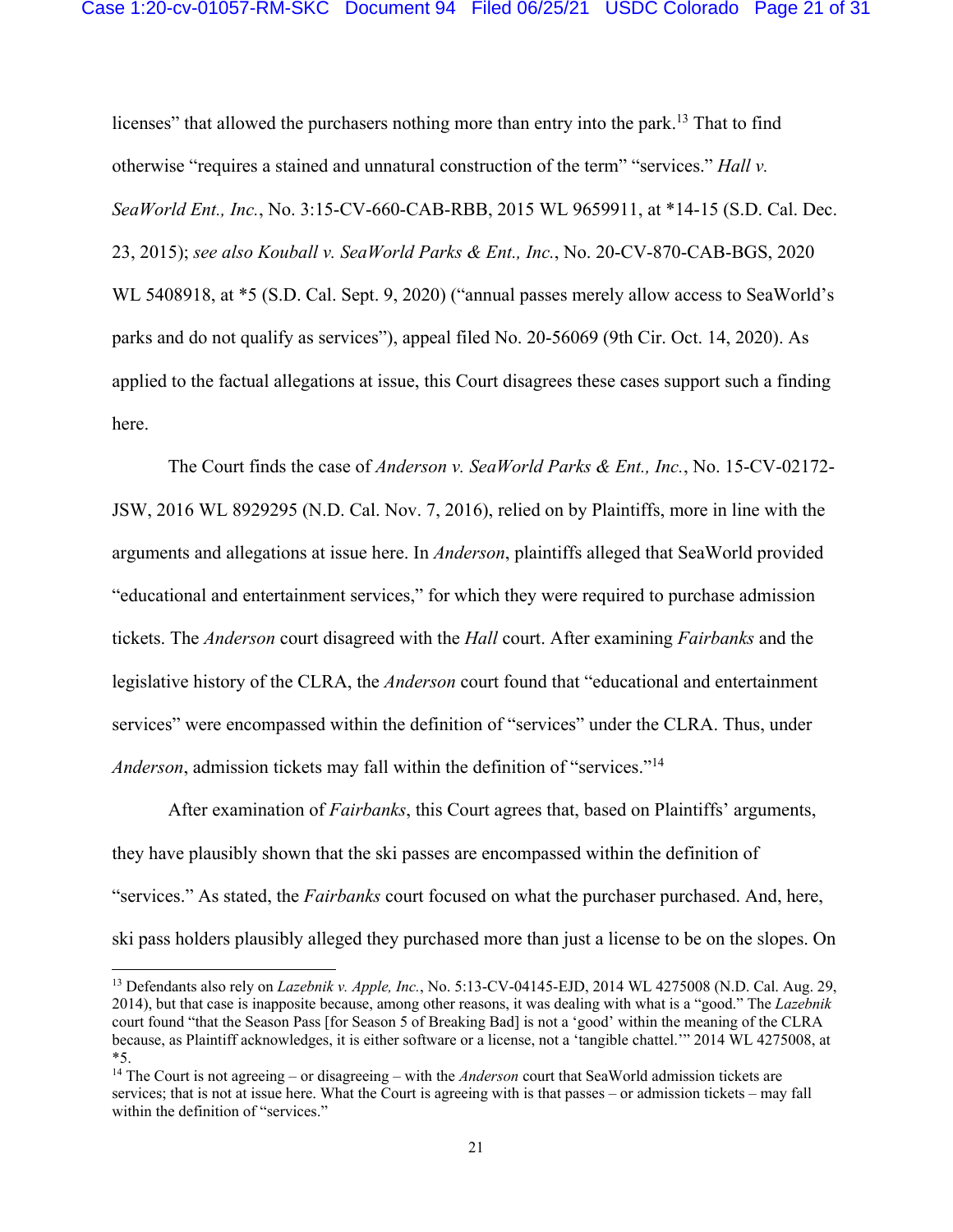the contrary, Plaintiffs purchased Defendants' services such as providing groomed trails and ski lifts and gondolas to reach such trails. These services are not ancillary to but, instead, are at heart of what a ski pass holder purchased. Accordingly, Defendants' Motion to dismiss the CLRA claim on this basis is denied.

#### *3. Deception or Misrepresentation under the CLRA*

As stated, Plaintiffs alleged liability under  $\S 1770(a)(5)$ ,  $(a)(7)$ , and  $(a)(9)$  which provides, in relevant part, as follows:

- (a)(5): Representing that goods or services have…characteristics,…uses, benefits, or quantities that they do not have….
- (a)(7): Representing that goods or services are of a particular standard, quality....

(a)(9): Advertising goods or services with intent not to sell them as advertised. Defendants raise a number of challenges as to why Plaintiffs' CLRA claim is implausible. The Court addresses them below.

*Application of Rule 9(b).* Defendants argue that Plaintiffs' allegations – whether based on fraud or negligent misrepresentation – must satisfy the heightened pleading requirements under Rule 9(b). Plaintiffs counter that allegations of non-fraudulent conduct need not satisfy the heightened pleading requirement.

In *Davidson v. Kimberly-Clark Corp.*, 889 F.3d 956 (9th Cir. 2018), relied on by Defendants, the Ninth Circuit found that "[b]ecause Davidson's common law fraud, CLRA, FAL, and UCL causes of action are all grounded in fraud, the FAC must satisfy the traditional plausibility standard of Rules  $8(a)$  and  $12(b)(6)$ , as well as the heightened pleading requirements of Rule 9(b)." However, as recognized by the Ninth Circuit in *Vess v. Ciba-Geigy Corp. USA*, 317 F.3d 1097, 1105 (9th Cir. 2003) (cited in *Davidson*), "in a case where fraud is not an essential element of a claim, only allegations…of fraudulent conduct must satisfy the heightened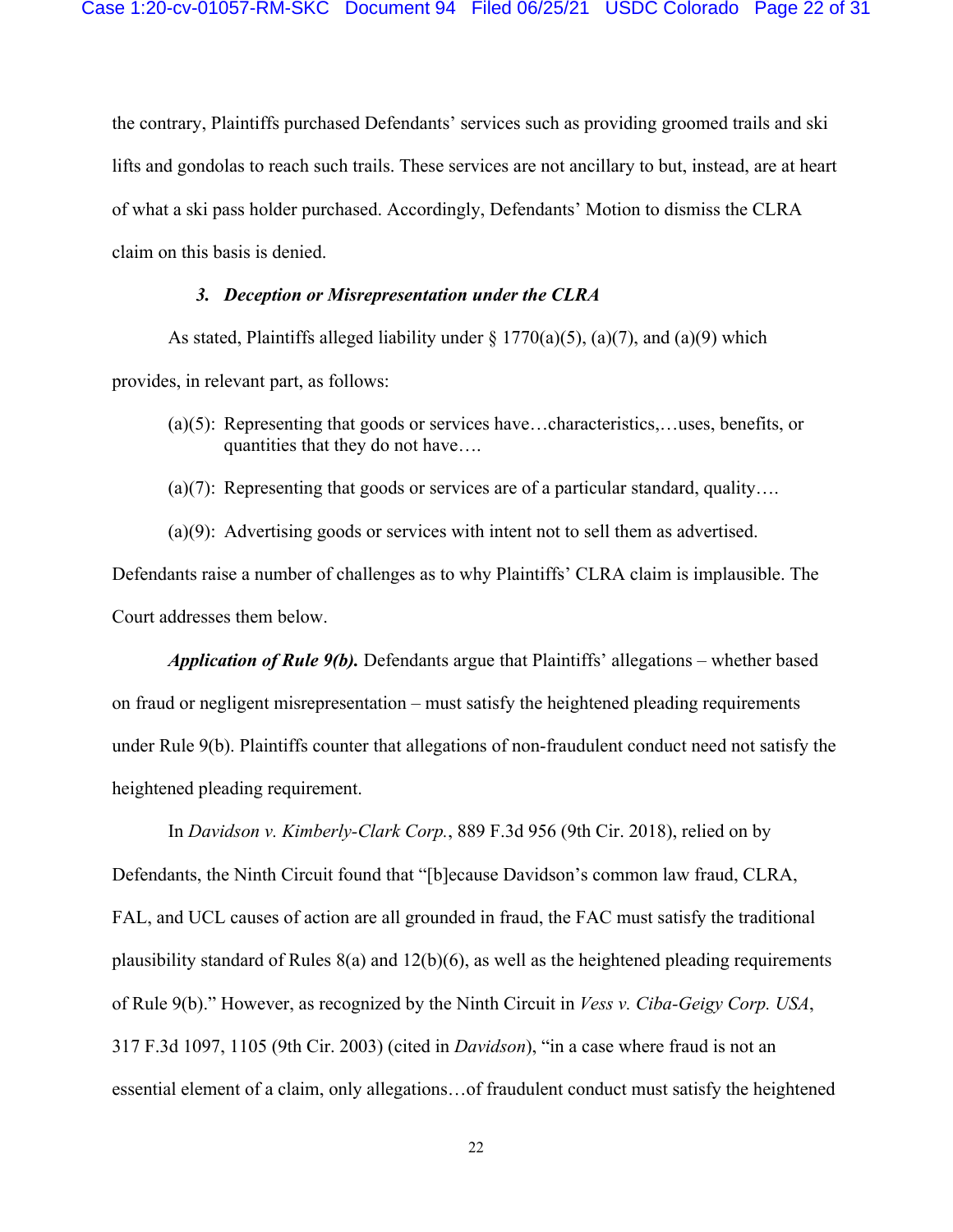pleading requirements of Rule 9(b). Allegations of non-fraudulent conduct need satisfy only the ordinary notice pleading standards of Rule 8(a)." Although *Kelley v. Rambus, Inc.*, 384 F. App'x 570, 573 (9th Cir. 2010) stated that "Kelley's state law claims for common law fraud and negligent misrepresentation fail to meet the heightened pleading standards of Rule 9(b) of the Federal Rules of Civil Procedure," that decision was not selected for official publication and also did not provide any analysis for such a finding.

The Court's review shows that is it not one position or the other. Instead, the Court agrees with Plaintiffs to the extent that if fraudulent and non-fraudulent conduct is claimed, only the fraudulent conduct need be plead with particularity. However, where the claim is grounded in fraud, the pleading of that claim as a whole must be plead with particularity. *See Marolda v. Symantec Corp.*, 672 F. Supp. 2d 992, 997 (N.D. Cal. 2009).<sup>15</sup>

The Court also agrees that, if Plaintiffs were required to plead with particularity as to their CLRA claim, they have done so. Plaintiffs identified the who (Defendants), what (the failure to disclose that should Defendants close their resorts – for any reason – prior to the end of the 2019/20 ski season they would not return a proportionate amount of the pass fees), where and how (on Defendants' website), and when (during their purchases, e.g., March 2019 for Plaintiff Panganiban). And that the promise of a 2019/20 season (what Plaintiffs termed a "complete season") was false and misleading because a reasonable consumer would believe that Defendants would provide the promised access or would return a proportionate amount of the pass fees if they failed to do so. *See Davidson*, 889 F.3d at 963. Assuming the truth of the allegations, and construing them in a light most favorable to Plaintiffs, which the Court must do at this stage, they satisfy Rule 9(b).

<sup>&</sup>lt;sup>15</sup> To be clear, there is a difference between whether fraud is an essential element of a CLRA claim and whether Rule 9(b) may nonetheless apply to the CLRA claim.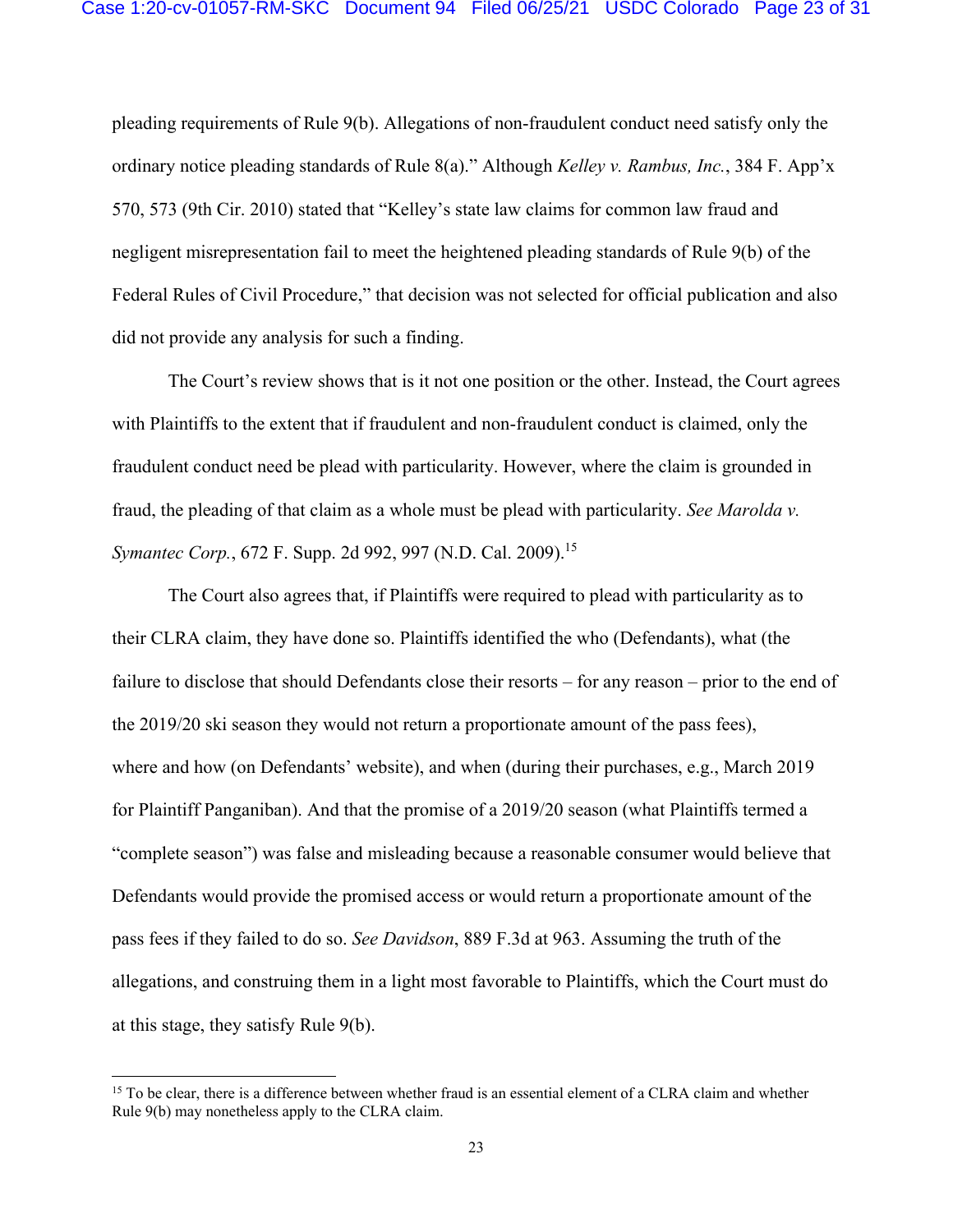*Elements of CLRA Claim.* In order to state a claim under  $\S 1770(a)(5)$  and  $(a)(7)$  of the CLRA, "a plaintiff must allege: (1) a misrepresentation; (2) reliance on that misrepresentation; and (3) damages caused by that misrepresentation." *In re Sony PS3 Other OS Litig.*, 551 F. App'x 916, 920 (9th Cir. 2014) (citing *Marolda*, 672 F. Supp. 2d at 1002-03). A plaintiff need not plead fraud to state a claim. *Id.* To state a claim under § 1770(a)(9), however, requires pleading fraud as an element – the intent to defraud. *Id.* at 921; *see also Marolda*, 672 F. Supp. 2d at 1003. Defendants raise essentially five arguments.

 First, Defendants argue Plaintiffs failed to plausibly allege any "actual misrepresentation" because their alleged promise of "unlimited access" for a "complete season" (the 2019/20 ski season) is not a "'specific and measurable claim, capable of being proved false or of being reasonably interpreted as a statement of objective fact.'" (ECF No. 73, p. 22 (quoting *Hodges v. Apple, Inc.*, No. 13-CV-01128-WHO, 2013 WL 6698762, at \*5 (N.D. Cal. Dec. 19, 2013)). At bottom, Defendants assert that there was no promise or representation about the length of the 2019/20 ski season. But, as Plaintiffs respond, and with which the Court agrees, Defendants advertised a "ski season" and a reasonable consumer would understand this was a promise for a definite period: the period of the 2019/20 year "during which snow conditions allow for skiing and when people typically go skiing."<sup>16</sup>

 Next, Defendants contend that the statement – misrepresentation – was not deceptive when made because they could not have known about the pandemic or ensuing governmental closure orders. But, as Plaintiffs counter, they are alleging they were misled by what Defendants would do if their resorts closed – for whatever reason: that they would keep all of the passholders' money.

<sup>16</sup> ECF No. 80, p. 21.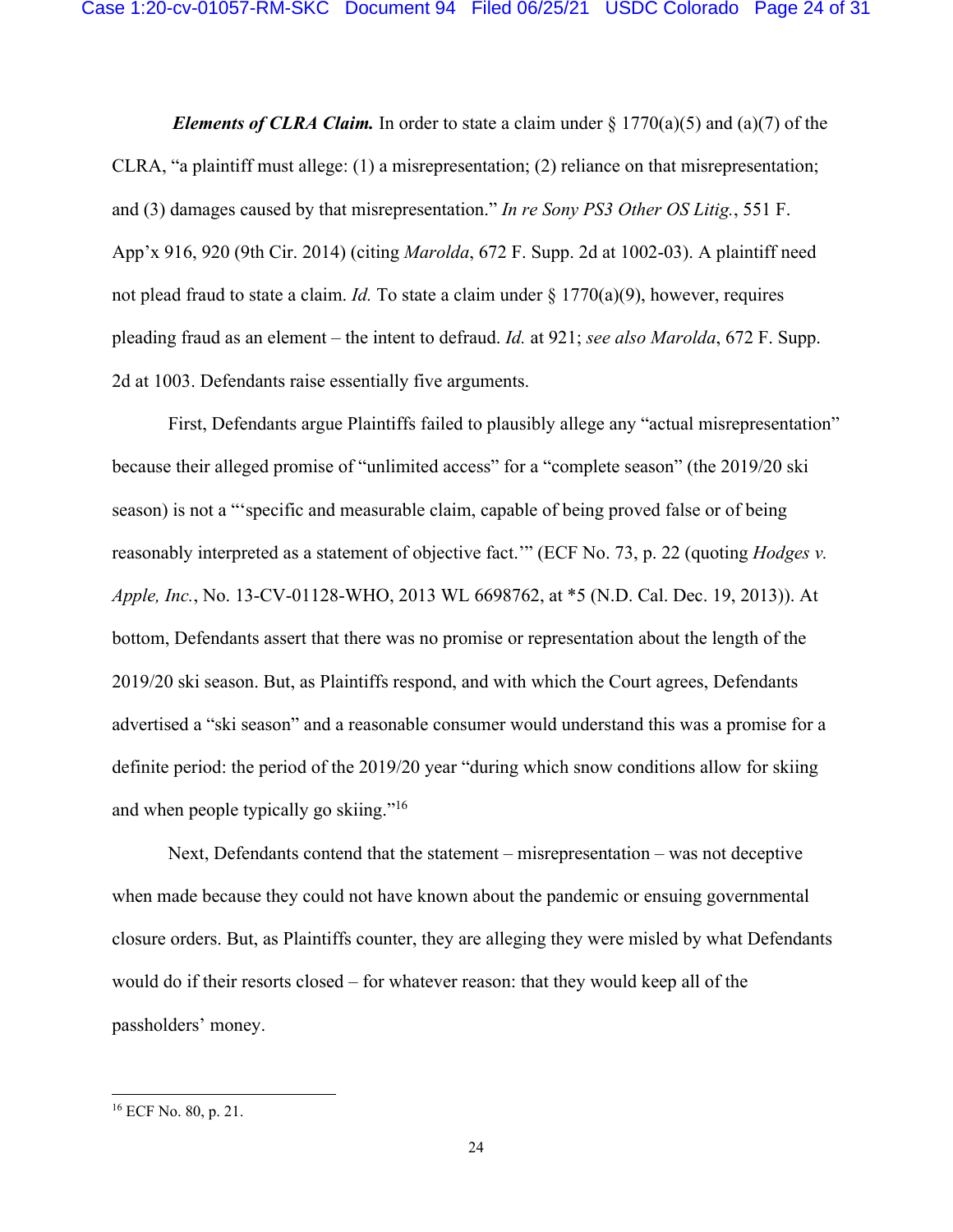Third, Defendants argue that they disclosed the payments were "non-refundable" and, therefore, there was no deception or failure to disclose. That argument is unavailing because, as stated above, the "non-refundable" provision is inapplicable under the factual allegations here.

 Fourth, Defendants claim Plaintiffs failed to allege an actionable omission because the CLRA obligates a duty to disclose only safety information or, alternatively, to plead a physical defect in the ski passes. Plaintiffs respond that is not so because the safety hazard pleading requirement is not necessary in all cases.

 Defendants rely primarily on *Wilson v. Hewlett-Packard Co.*, 668 F.3d 1136, 1141 (9th Cir. 2012) while Plaintiffs rely primarily on *Hodsdon v. Mars, Inc.*, 891 F.3d 857, 862 (9th Cir. 2018). The Court's analysis of the cases does not precisely align with either side's arguments.

In *Wilson*, plaintiffs alleged Hewlett-Packard concealed a design defect in certain laptops – a product. Plaintiffs argued the concealed fact must only be material – that it need not relate to a safety issue. The *Wilson* court found otherwise, finding, under the factual allegations there, that there was no duty to disclose absent allegations "that the design defect caused an unreasonable safety hazard." *Id*. at 1143. This finding may arguably support Defendants' position.

The *Hodsdon* court stated that "'to be actionable the omission must be contrary to a representation actually made by the defendant, or *an omission of a fact the defendant was obliged to disclose*."" *Hodsdon*, 891 F.3d at 861 (italics in original) (quoting *Daugherty v. Am. Honda Motor Co.*, 144 Cal. App. 4th 824, 836, 51 Cal. Rptr. 3d 118, 126 (2006), as modified (Nov. 8, 2006)). The *Hodsdon* court acknowledged that "recent state-court cases have cast doubt on the breadth of this Circuit's precedent about the duty to disclose" and "whether *Wilson's* safety hazard requirement applies in all circumstances." *Hodsdon*, 891 F.3d at 860, 861-62. The *Hodsdon* court did not reach the issue because it found that even if it applied plaintiff's proposed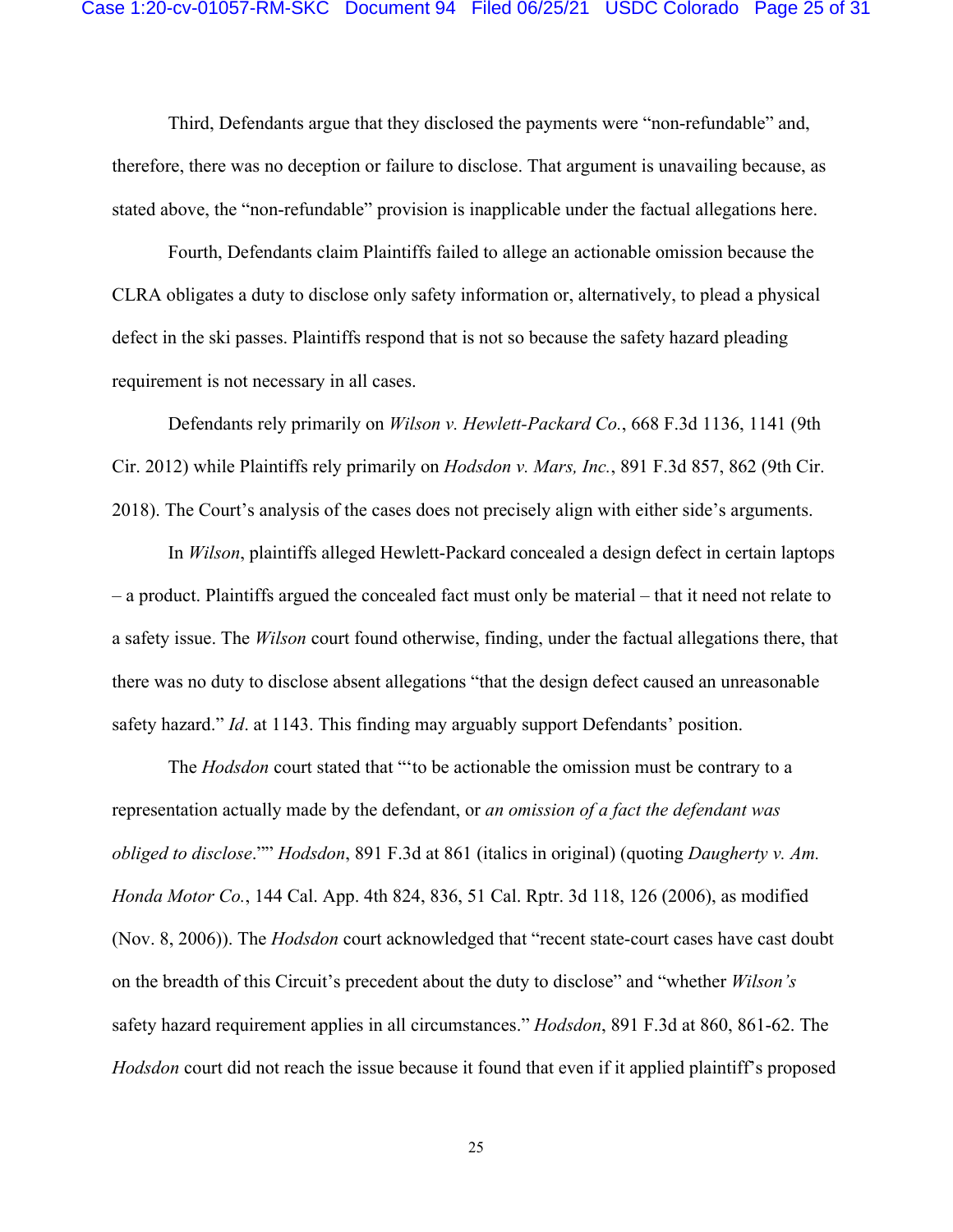tests, he could not state a claim. Specifically, the *Hodsdon* court found plaintiff was required to allege that the "physical defect" in question "affect[ed] the central functionality of the chocolate *products*" at issue. *Id*. at 862 (emphasis added), 864. Defendants rely on this statement – without further analysis – in support of their argument for dismissal, but the Court is not persuaded. At issue here are *services*, not products (goods).

This leaves the Court with the issue of the "safety hazard" pleading requirement and under what circumstances it may not apply. On this issue, the Court is also not convinced by Defendants' argument that it is one or the other – safety hazard or physical defect/central functionality – and no other. Instead, the Court agrees with Plaintiffs that there may be instances where such pleading is not required, as the *Hodsdon* court acknowledged. This is supported by the fact that the *Wilson* court distinguished several cases which the *Wilson* plaintiffs relied upon, to argue they were not required to plead a safety hazard, because those cases "concerned *services* rather than manufactured products." *Id*. at 1143 (italics added). In fact, even a cursory review of the cases cited by the *Wilson* court supports such a distinction – that the California courts were addressing allegedly defective *products*. *See, e.g., Daugherty*, 51 Cal. Rptr. 3d at 127 ("Daugherty alleged no facts that would establish Honda was "bound to disclose" the defect in the F22 engine."); *Wilson*, 668 F.3d at 1141 (discussing cases involving consumer products). Thus, on this record, the Court cannot say that, as a matter of law, Plaintiffs have not – and cannot – plead an actionable omission.<sup>17</sup>

 Finally, Defendants claim Plaintiffs failed to allege an actionable omission because they cannot plausibly allege any duty by Defendants to make further disclosures. Defendants argue they did not have any secret knowledge that a pandemic would force closures of the resorts and did not make any representations about the length of a ski season. But, as Plaintiffs counter, the

 $17$  That is not to say, however, that on a more detailed briefing on this issue, the Court may not find otherwise.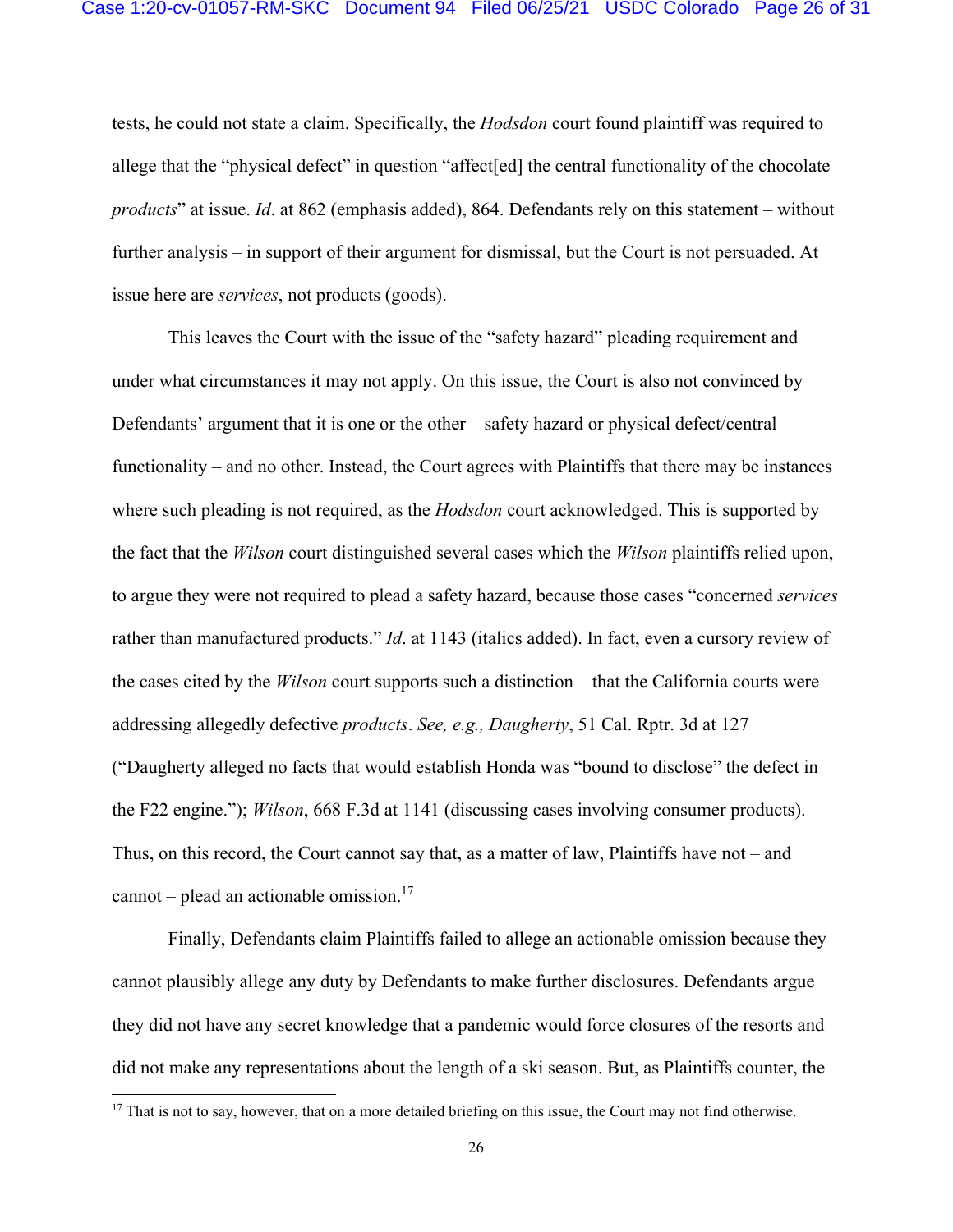knowledge which they rely on is Defendants' alleged knowledge that they would not provide any proportionate refund of ski pass fees should they close for *any* reason prior to the end of the ski season – a period (length) of time "during which snow conditions allow for skiing and when people typically go skiing."18 Thus, this argument is also rejected.

 *Loss Caused by Alleged Deception.* As their final argument, Defendants contend Plaintiffs cannot establish any loss "as a result of" – a causal link between – Defendants' alleged conduct and Plaintiffs' claimed loss. Here, Defendants rely on their previously raised argument that Plaintiffs' losses are precluded by the pandemic – that Defendants were forced to shut down and Plaintiffs' could not have used their passes. The Court has already rejected this argument. The Court rejects that argument here as well, and for the additional reason which Plaintiffs raise.

 As the Court understands Plaintiffs' position, they would not have purchased the ski passes on the terms offered had they known that if Defendants did not provide the promised resort access during the 2019/20 ski season they would nonetheless retain all pass fees. (*See*  Complaint, ¶¶ 5-12, 113.) Plaintiffs contend that because of Defendants' failure to provide a refund upon the closures of the resorts, the ski passes were of lesser value than advertised. Under this theory, it matters not whether Plaintiffs could have been able to access the resorts. Thus, the Court finds *Davidson v. Kimberly-Clark Corp.*, 889 F.3d 956 (9th Cir. 2018), relied upon by Plaintiffs, supports their position that the claim is sufficiently pled.

 In *Davidson*, plaintiff paid a premium for "flushable" wipes which she alleged was in fact not flushable contrary to Kimberly-Clark's representation. As relevant here, the district court dismissed plaintiff's claim for failure to allege that her use of the wipes damaged her plumbing, pipes, or septic system. On appeal, the Ninth Circuit reversed, stating "under California law, the economic injury of paying a premium for a falsely advertised product is sufficient harm to

<sup>18</sup> ECF No. 80, p. 21.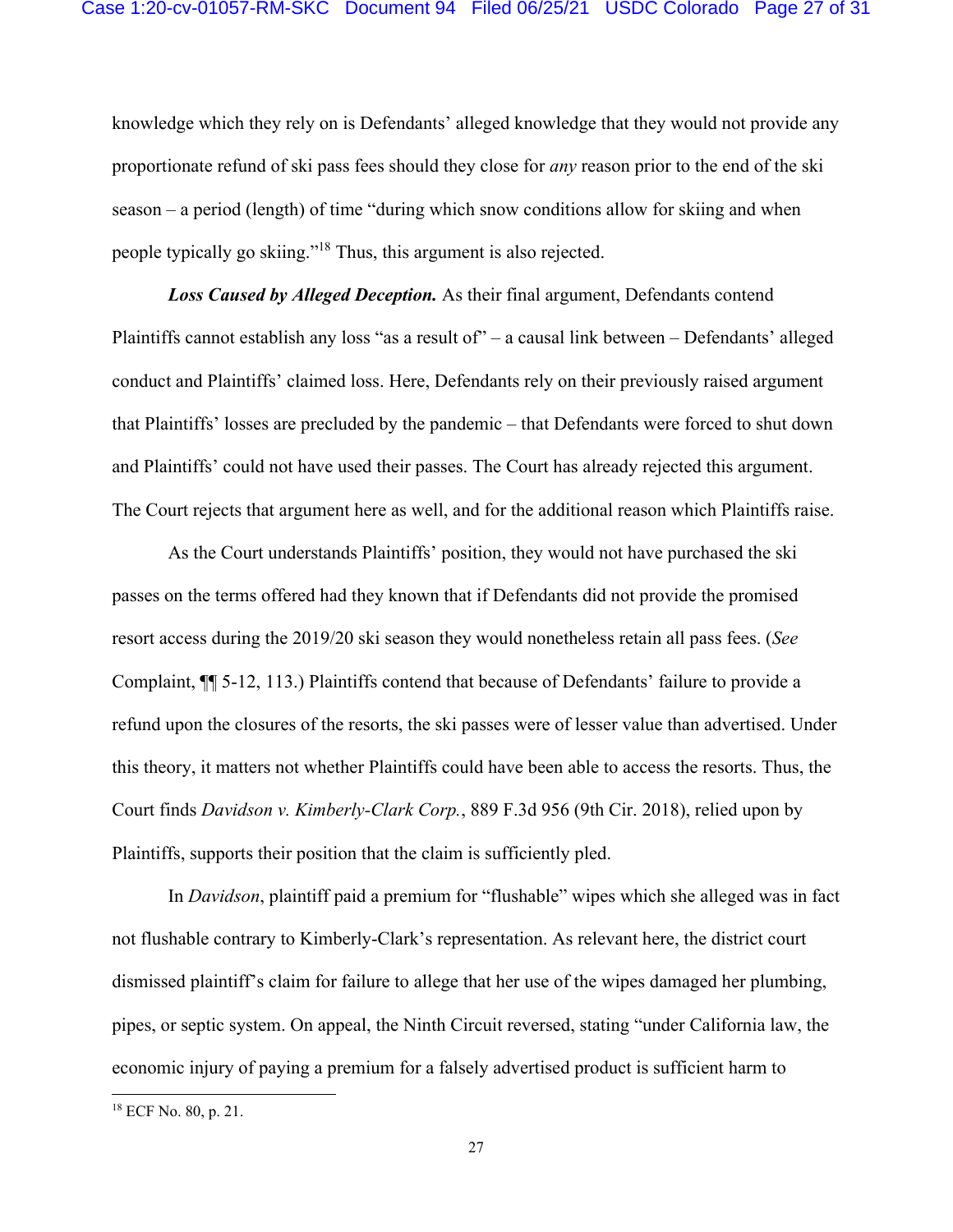maintain a cause of action." 889 F.3d at 965. "Thus, a consumer's allegation that she would not have bought the product but for the misrepresentation is sufficient to allege causation and to allege economic injury." *Id*. at 965-66 (quotation marks, ellipsis, brackets, and citation omitted). Plaintiffs have done so here.

#### **G. The Illinois and Wisconsin Consumer Protection Statutes**

Defendants assert that the Illinois Consumer Fraud and Deceptive Business Practices Act ("ICFA") claim (Claim 9) and the Wisconsin Deceptive Trade Practices Act ("Wisconsin Act") claim (Claim 10) "fail for largely the same reasons"19 why the California Statutory Claims fail. But the Court has found that the California Statutory Claims do not *all* fail as the CLRA claim survives as to its request for monetary relief. Thus, without further elaboration or analysis by Defendants, the Court cannot say that the Illinois and Wisconsin consumer claims fail as well based on such "same reasons." Thus, the Court examines the other arguments, starting with the ICFA.

 *ICFA – "Unfair Practices."* Plaintiffs argue that Defendants' contentions about the insufficiency of the misrepresentations and omissions also fail because the ICFA claim also includes an "unfair" practices theory. Defendants respond this theory also fails, relying on their prior argument that they never stated how long the ski season would last and they did not cause the resorts to close earlier. The Court has previously rejected this argument and does so again here.

 *ICFA – Damages.* Defendants also argue that the remedy under the ICFA is limited to an injunction and Plaintiffs failed to adequately plead the grounds for granting injunctive relief. Defendants, however, rely on *Kensington's Wine Auctioneers & Brokers, Inc. v. John Hart Fine Wine, Ltd.*, 909 N.E.2d 848 (2009), which addresses the Illinois Uniform Deceptive Trade

<sup>19</sup> ECF No. 73, p. 25.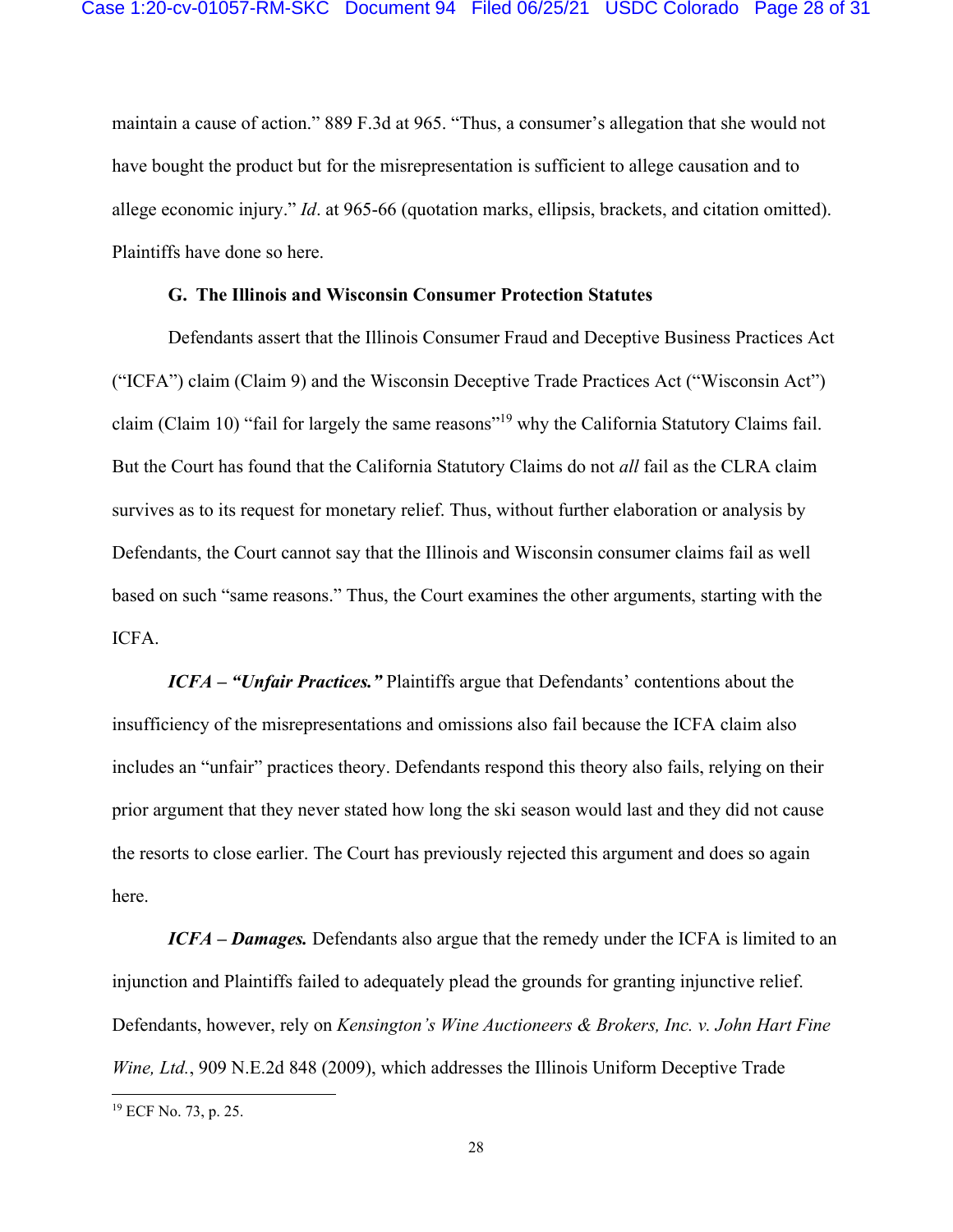Practices Act ("UDTPA"). Plaintiffs respond that damages are available under the ICFA, citing 815 ILCS § 505/10a.

The arguments in the parties' briefs are like ships passing in the night. Perhaps that is because Plaintiffs' Claim 9, although titled under the ICFA, *also* cites to the UDTPA. (Complaint, ¶ 131.) But in footnote 13 of Plaintiffs' response they assert they are seeking relief under the ICFA not the UDTPA. (ECF No. 80, p. 24, n.13.) Nonetheless, because both acts were alleged, the Court examines the claim under the ICFA and UDTPA.

First, the Court agrees with Defendants that only injunctive relief is available under the UDTPA, as stated in *Kensington's Wine Auctioneers & Brokers, Inc.*, 909 N.E.2d at 857 (citing 815 ILCS 510/3), and that Plaintiffs failed to plausibly allege they may obtain such relief. Accordingly, to the extent Claim 9 is based on the UDTPA, that part of the claim is dismissed.

Next, the Court agrees with Plaintiffs that economic damages are recoverable under the ICFA. *See* 815 ILCS 505/10a ("The court, in its discretion may award actual economic damages or any other relief which the court deems proper…."). Accordingly, Defendants' request for dismissal of the ICFA claim based on the argument that only injunctive relief is available is denied.

*Wisconsin Act.* Defendants argue that, "as shown," Plaintiffs cannot establish the requirement of "a false, deceptive, or misleading statement to the public that cause pecuniary loss." Defendants' two-sentence argument apparently relies on their prior arguments relating to the California Statutory Claims. However, because the Court has found Plaintiffs have plausibly alleged at least a CLRA claim for damages, the Wisconsin Act is not subject to dismissal based on Defendants' prior arguments.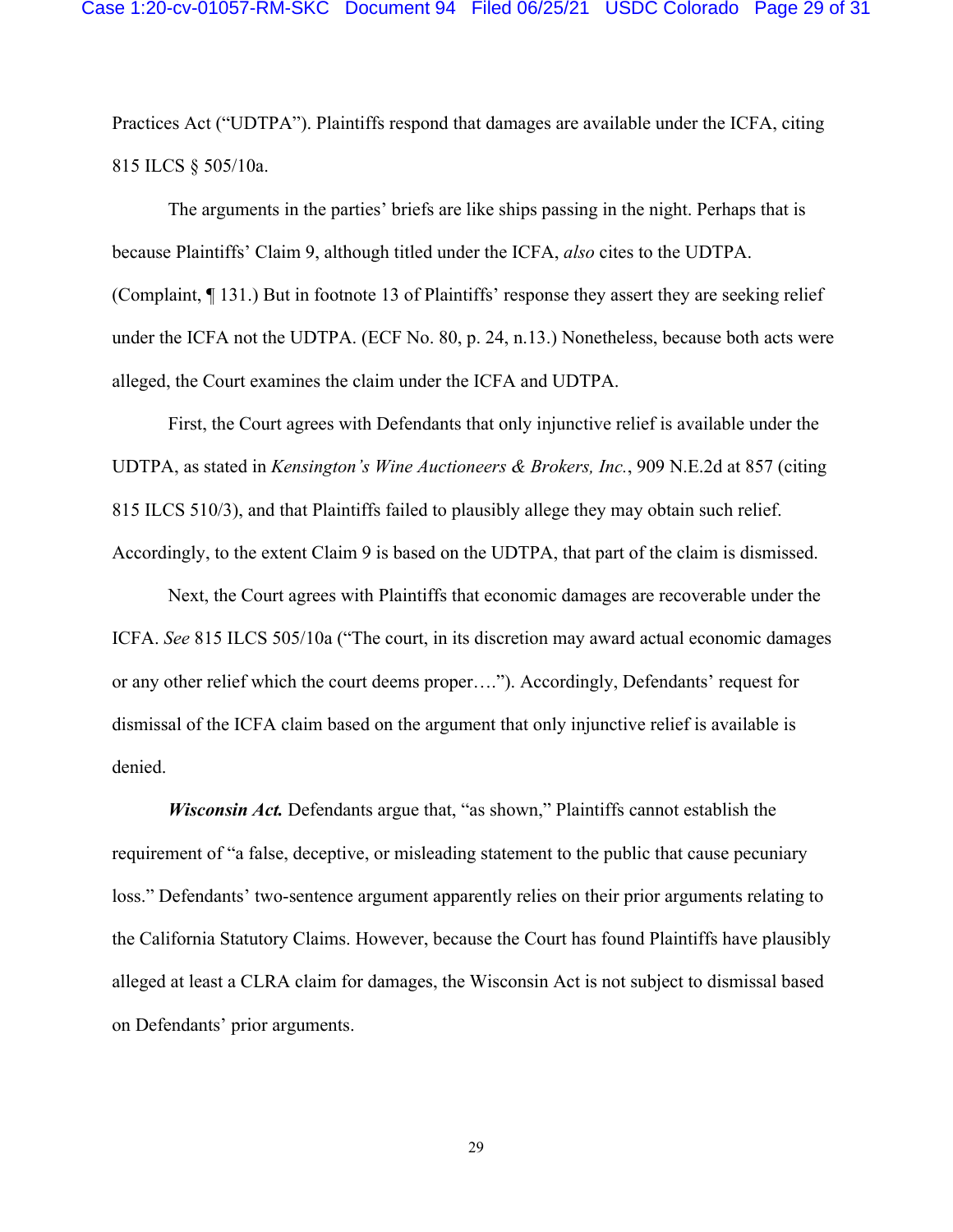### **H. Leave to Amend**

In closing, Plaintiffs request the Court for leave to amend to the extent it grants Defendants' Motion in any respect. This request is insufficient for several reasons. First, a single sentence is hardly a sufficient motion. *Calderon v. Kansas Dep't of Soc. & Rehab. Servs.*, 181 F.3d 1180, 1186 (10th Cir. 1999) ("[W]e held it insufficient where the plaintiffs made a bare request in their response to a motion to dismiss 'that leave be given to the Plaintiffs to amend their Complaint.'" (citation omitted)); *see also* Fed. R. Civ. P. 7(b) (setting forth general requirements for motions). Second, under this District's Local Rules, "[a] motion shall not be included in a response or reply to the original motion. A motion shall be filed as a separate document." D.C.COLO.LCivR 7.1(d). Finally, another Local Rule 15.1 requires the party seeking to amend to confer where required and to attach a copy of the proposed amendment which strikes through (e.g., strikes through) the text to be deleted and underlines (e.g., underlines) the text to be added. Accordingly, Plaintiffs' request is denied.

#### **IV. CONCLUSION**

Based on the foregoing, it is **ORDERED** 

- (1) That Claim 4 (Conversion) is hereby DISMISSED;
- (2) That the Motion to Dismiss is GRANTED as follows, and the following claims are DISMISSED:
	- (a) Claim 2: Breach of Implied Duty of Good Faith and Fair Dealing;
	- (b) Claim 3: Unjust Enrichment;
	- (c) Claim 5: Money Had and Received;
	- (d) Claim 6: Violation of California Unfair Competition Law;